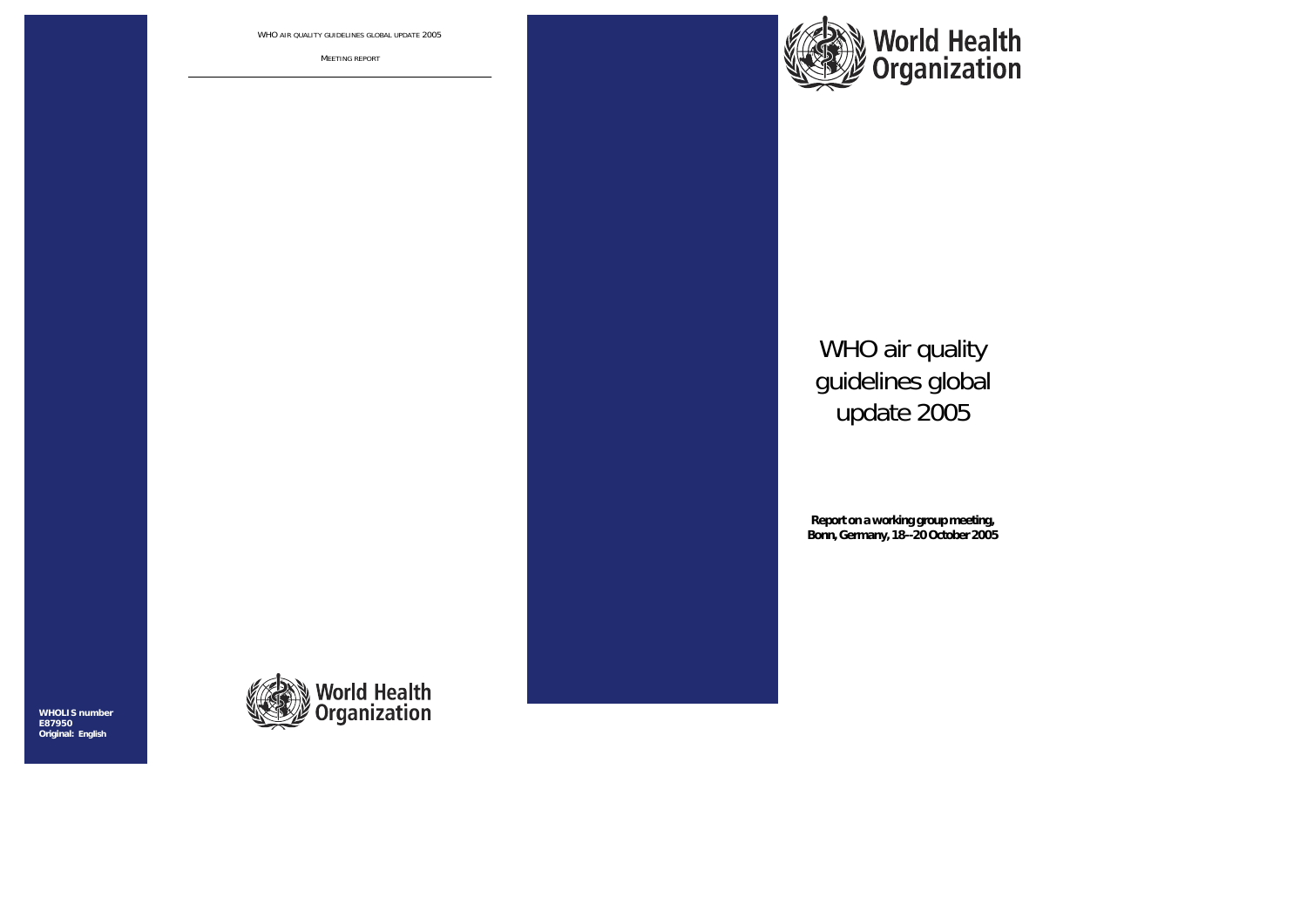

# **WHO air quality guidelines global update 2005**

**Report on a Working Group meeting, Bonn, Germany, 18-20 October 2005**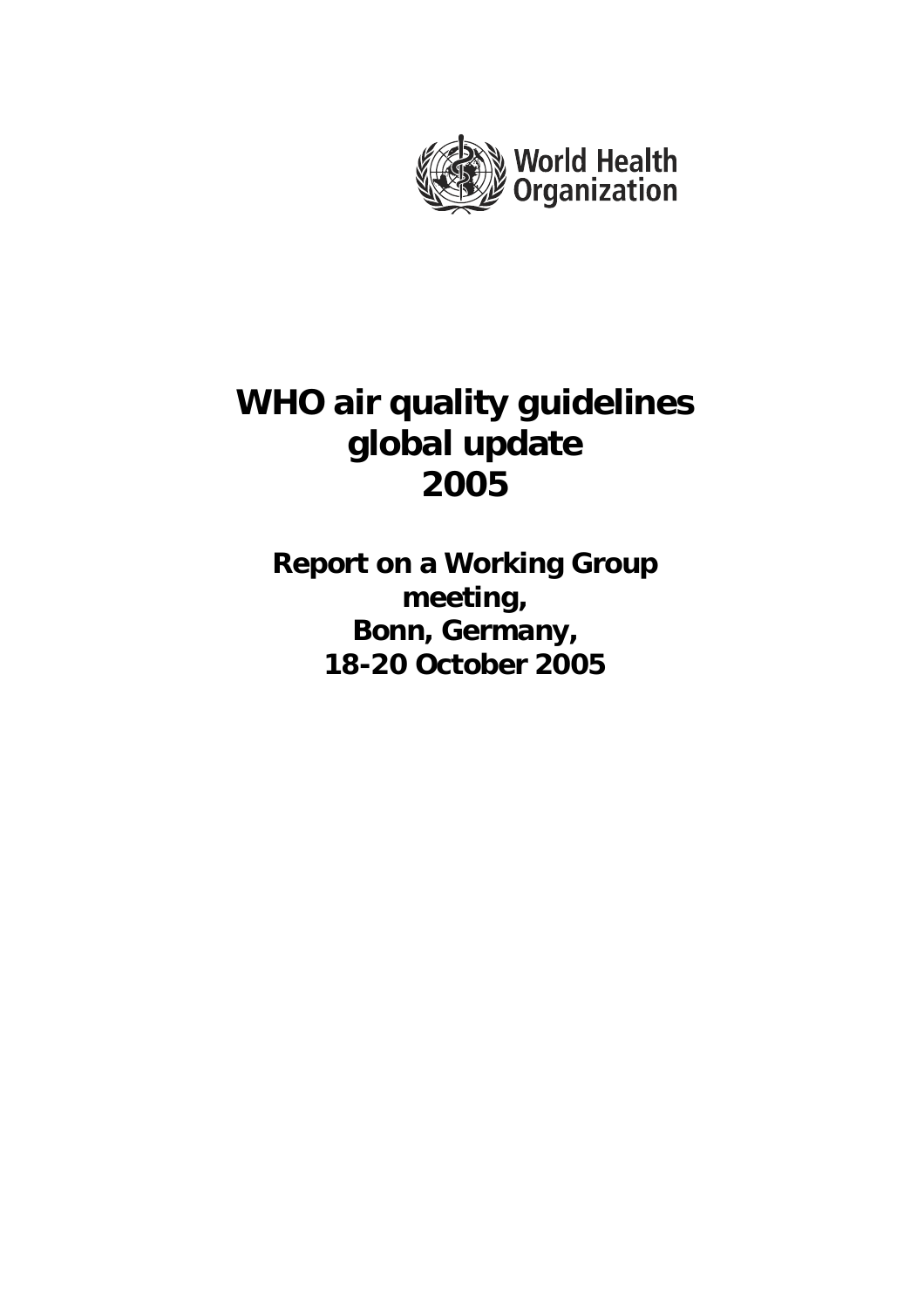#### **ABSTRACT**

To update the WHO Air quality guidelines (AQG), and to assure their global applicability, WHO established a working group consisting of experts in epidemiology, toxicology, air quality exposure assessment, air quality management, and public policy. Based on the review of the newly accumulated evidence on health aspects of air pollution, the working group agreed on the updated guidelines for particulate matter, ozone, nitrogen dioxide and sulfur dioxide. To facilitate implementation of the guidelines in all WHO Regions, especially in more polluted areas, the group recommended interim targets which, if achieved, would result in significant reductions in pollutant-related health risks and would indicate a progress towards the guideline values.

#### **Keywords**

AIR POLLUTION – prevention and control AIR POLLUTANTS GUIDELINES

#### EUR/05/5046029

Address requests about this publication to: **Publications** WHO Regional Office for Europe Scherfigsvej 8 DK-2100 Copenhagen Ø, Denmark Alternatively, complete an online request form for documentation, health information, or for permission to quote or translate, on the WHO/Europe web site at http://www.euro.who.int/pubrequest.

#### **© World Health Organization 2005**

All rights reserved.

The designations employed and the presentation of the material in this publication do not imply the expression of any opinion whatsoever on the part of the World Health Organization concerning the legal status of any country, territory, city or area or of its authorities, or concerning the delimitation of its frontiers or boundaries. Dotted lines on maps represent approximate border lines for which there may not yet be full agreement.

The mention of specific companies or of certain manufacturers' products does not imply that they are endorsed or recommended by the World Health Organization in preference to others of a similar nature that are not mentioned. Errors and omissions excepted, the names of proprietary products are distinguished by initial capital letters.

All reasonable precautions have been taken by WHO to verify the information contained in this publication. However, the published material is being distributed without warranty of any kind, either express or implied. The responsibility for the interpretation and use of the material lies with the reader. In no event shall the World Health Organization be liable for damages arising from its use.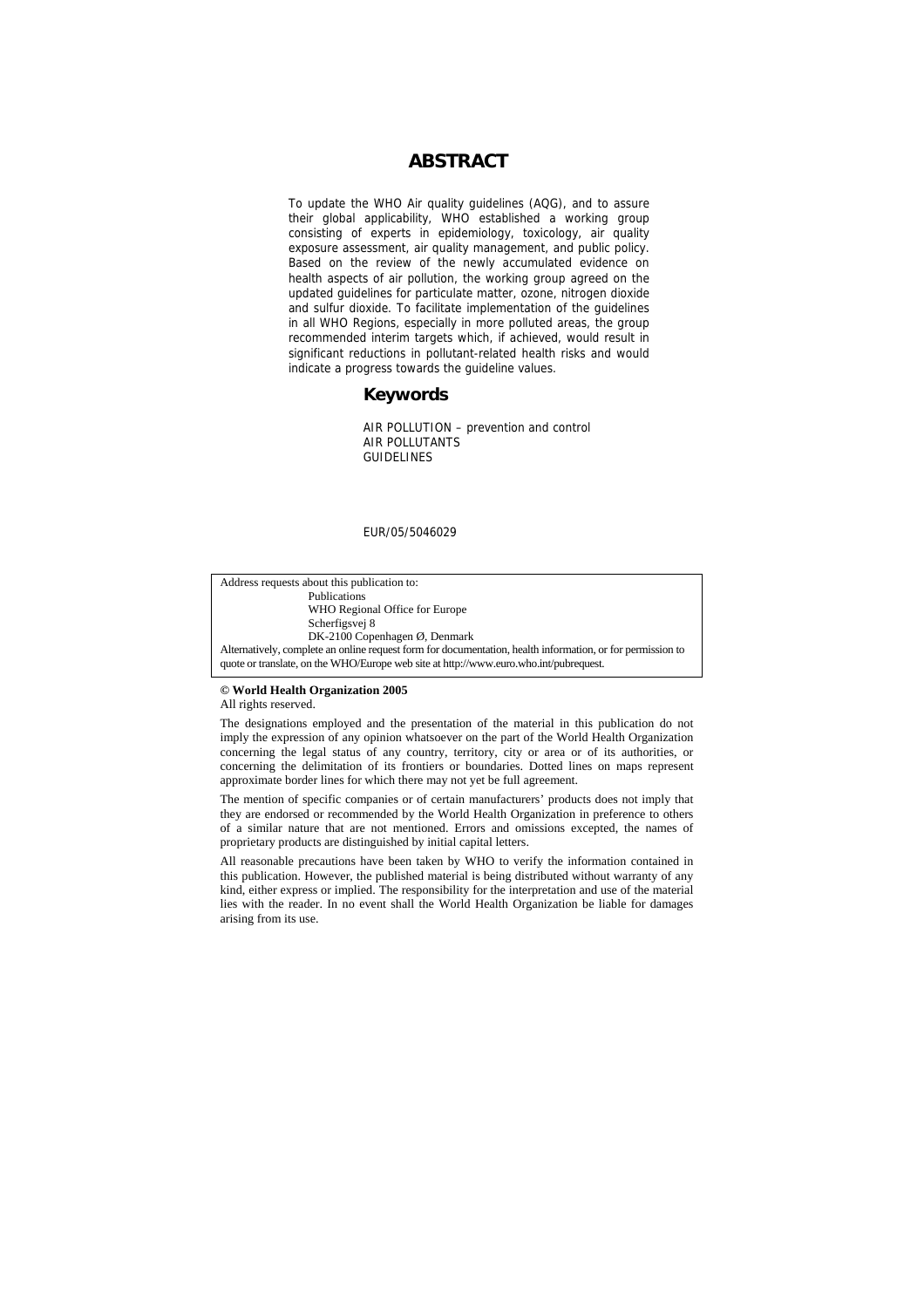#### **CONTENTS**

# Introduction Application of air quality guidelines for policy development List of working group members present at the working List of reviewers and authors not present at the working

#### Page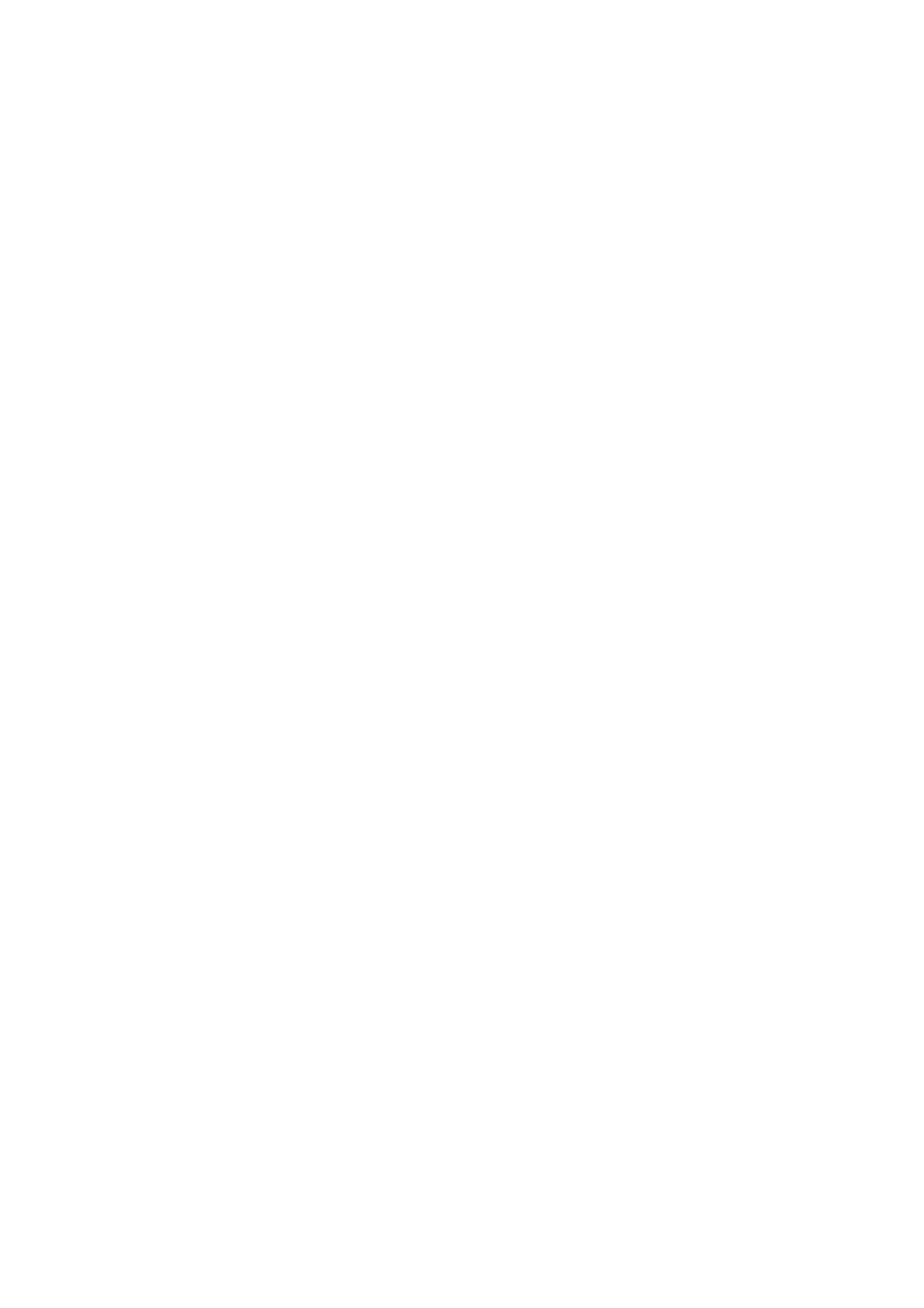# <span id="page-5-0"></span>**Introduction**

The WHO Air quality guidelines (AQG) are designed to offer guidance in reducing the health impacts of air pollution based on expert evaluation of current scientific evidence. Since the most recent update of the WHO AQG, completed in 1997 and printed as a WHO publication in 2000 (WHO 2000), there has been an increasing awareness among scientists and policy makers of the global nature of the public health problems posed by exposure to air pollution. Hundreds of new studies have been published on the health effects of air pollution in the scientific literature, including important new research in low-and middle-income countries where air pollution levels are the highest. An assessment organized by WHO of the global and regional burden of disease due to air pollution, focused attention on the geographic distribution of the problem and its scale: more than 2 million premature deaths each year are attributed to urban outdoor air pollution and indoor air pollution from the burning of solid fuels, and more than half of this burden is borne by the populations of developing countries (World Health Report, 2002). WHO then initiated a global consultation on the conclusions emerging from the accumulated scientific evidence and its use for the update of the WHO AQG. The updated WHO AQG are intended to be relevant to the highly diverse emissions, human exposure and exposure-related disease that apply across WHO's regions, and to support a broad range of policy options for air quality management in various parts of the world.

### **Scope of the update**

l

WHO established a steering group to advise and guide the guideline development process<sup>[1](#page-5-1)</sup>. The steering group agreed on the scope and methodology of the update, and identified experts to contribute to the review of the scientific literature. The updated guidelines consist of two parts. Part 1 comprises background materials, which provide a brief yet comprehensive review of the issues affecting the application of the WHO AQG in risk assessment and policy development. Part 2 reviews the health hazards of particulate matter (PM), ozone  $(O_3)$ , nitrogen dioxide  $(NO_2)$  and sulfur dioxide  $(SO_2)$ , and based on those reviews, formulates health-based guidelines for each pollutant (see Annex 1). The scope of the updated guidelines reflects the steering group's judgement concerning both the availability of new evidence on the health effects of specific pollutants and the relative importance of the specific pollutants with regard to current and future health effects of air pollution in each of the WHO Regions. That additional pollutants, such as carbon monoxide, were not included in the present

<span id="page-5-1"></span><sup>&</sup>lt;sup>1</sup> Steering Group members: RH Anderson (UK), B. Brunekreef (The Netherlands), B. Chen (China), A. Cohen (USA), R. Maynard (UK), I. Romieu (Mexico), KR. Smith (USA), S. Wangwongwatana (Thailand)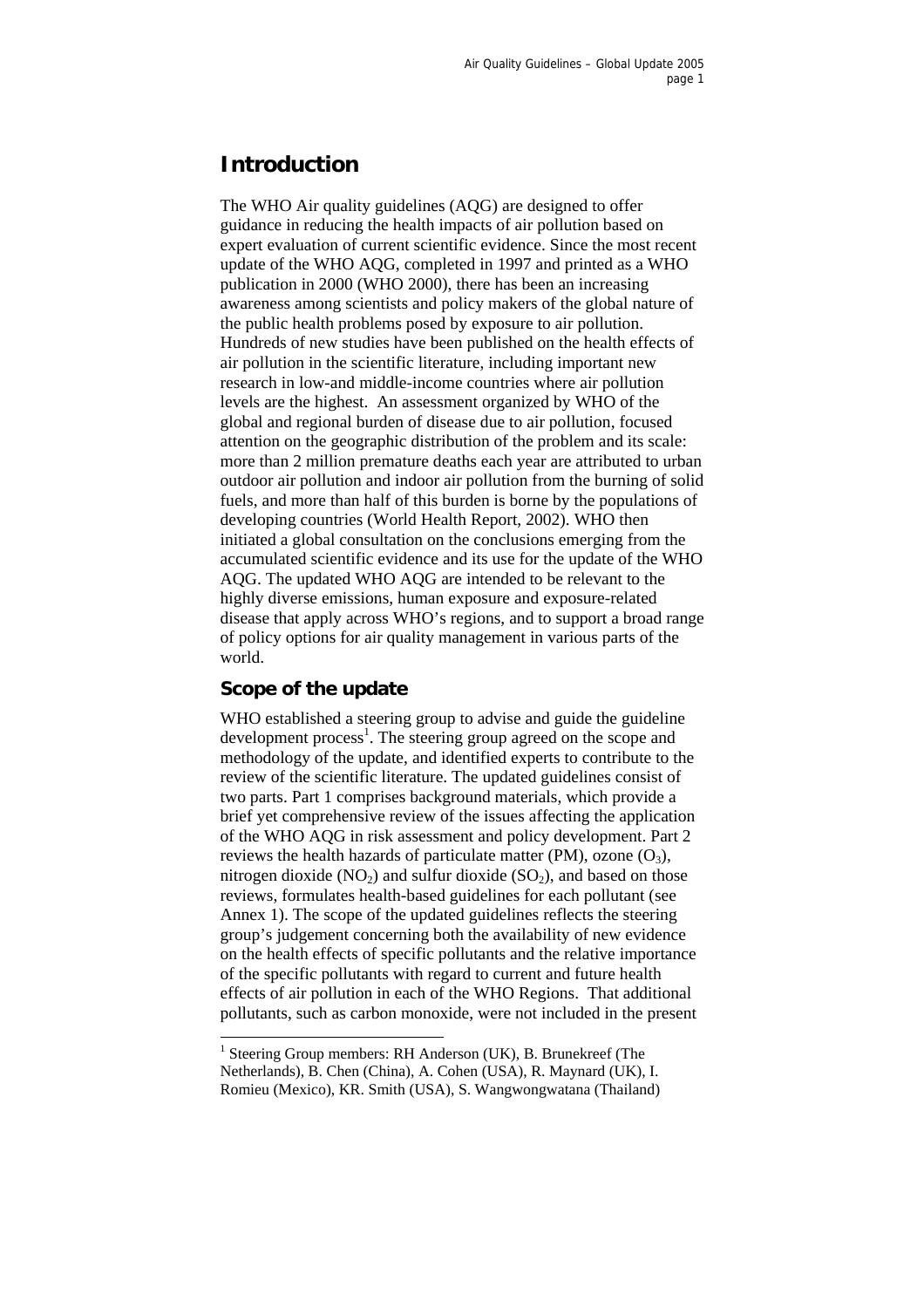<span id="page-6-0"></span>Report from the WG Meeting, Bonn, 18-20 October 2005 page 2

review reflects the limited resources available to the project. As a result, the 2000 WHO AQGs for pollutants not considered in the current update remain in effect. The Steering Group (SG) recommends that the update of the guidelines be expanded to include additional pollutants as soon as possible when resources become available.

#### **Process**

The SG recommended to WHO, experts in epidemiology, toxicology, air quality exposure assessment, air quality management, and public policy to draft Parts 1 and 2 of the guideline document. After initial review and approval by the SG, initial drafts were distributed for external review to a wide group of experts in all the relevant disciplines. WHO also sought the opinions of air quality managers and policy makers concerning the rationale and format of the guidelines, seeking to improve their applicability in various parts of the world. An effort was made to ensure representation of a wide group of Member States from all WHO regions.

WHO convened the Working Group on Air Quality Guidelines in Bonn, 18-20 October 2005 to finalize the updated WHO AQG. The tasks of the meeting were to formulate the guidelines for the four specific pollutants, and to agree on supporting text. The Working Group (WG) consisted of the authors of the draft chapters, the external reviewers of the drafts, and the members of the steering group (see Annex 2). Dr Robert Maynard chaired the meeting, and Dr Aaron Cohen acted as the meeting rapporteur. The comments on the drafts of Parts 1 and 2, received from the reviewers, were circulated to the steering group members, authors and all reviewers in advance of the meeting. Since not all reviewers participated in the WG meeting, the list of those submitting written comments but not present in the meeting is presented in Annex 3.

In a series of plenary discussions and small drafting group sessions, the WG reviewed the general approach to the guidelines' formulation, discussed outstanding comments of the reviewers and agreed on the general contents of the background material. The drafting groups discussed in detail the formulation of the updated guidelines and the text supporting them. The final decisions concerning the guidelines were made in plenary by consensus. This report presents the updated guidelines for particulate matter, ozone, nitrogen dioxide and sulfur dioxide agreed by the working group, and summarizes the WG's discussions. It includes the corrections received from the WG members resulting from their review of the first version of the report distributed after the meeting. The WG is preparing the full text of parts 1 and 2 for publication according to a schedule of follow-up actions, agreed at the meeting. The target date for the publication of the full material is set for late summer 2006.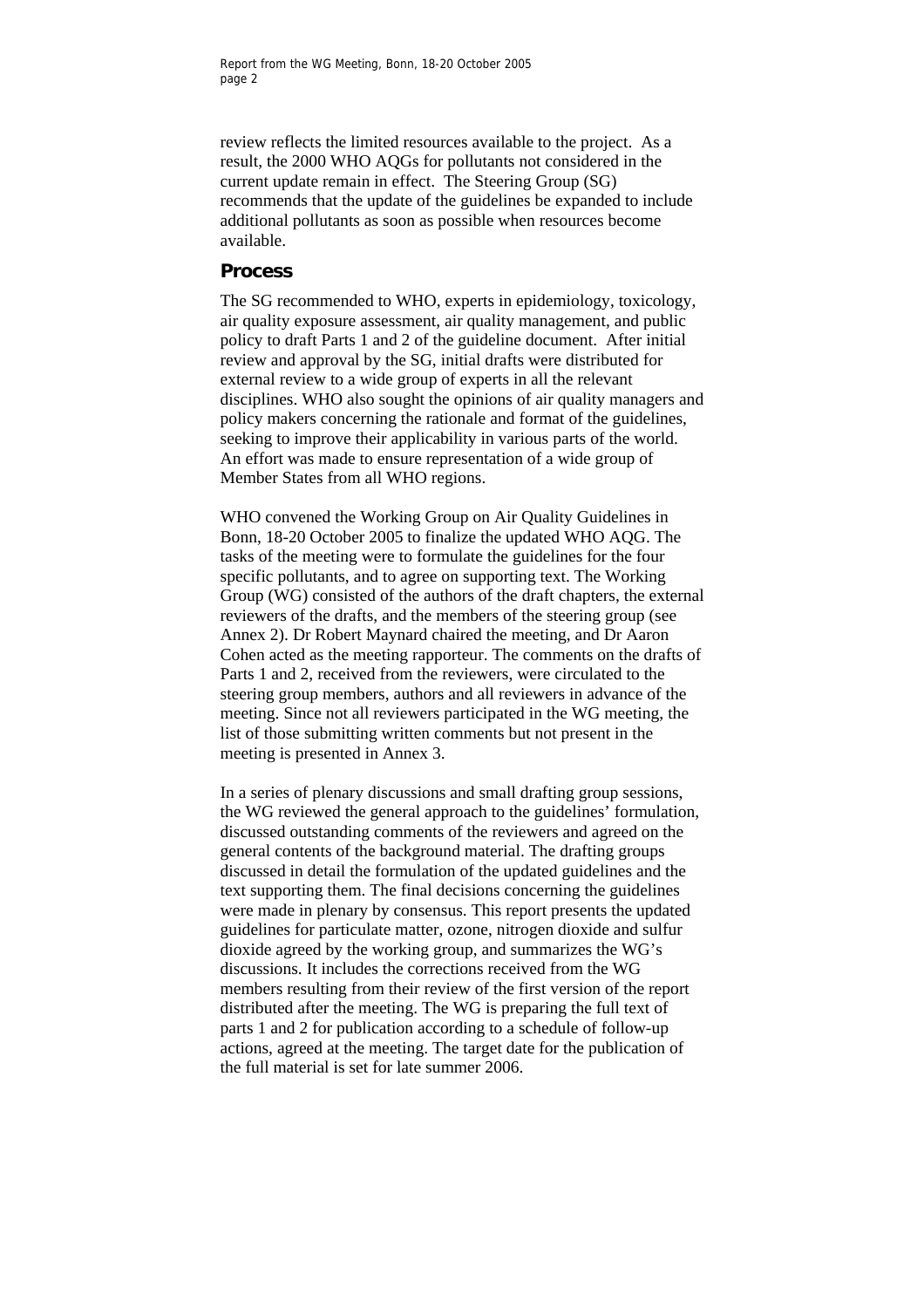#### <span id="page-7-0"></span>**Funding**

The current update of the WHO AQG has been supported financially by the Protection of Human Environment programme at WHO headquarters as well as the WHO European Centre for Environment and Health, (Bonn Office) funds donated by the German Ministry of the Environment, the Department of Health, United Kingdom, and the Federal Agency for the Environment, Forests and Landscapes, Switzerland, as well as the Ministry of the Environment, the Netherlands. The contribution of the Pan American Health Organization to the travel costs of experts from Latin America is also acknowledged.

# **Summary of the discussion**

### **Application of air quality guidelines for policy development and risk reduction**

A substantial part of the plenary discussion focused on the use of the guidelines in air quality management and its implications for their format and interpretation. For some key pollutants, such as particulate matter (PM), the review conducted for the second edition of the WHO AQGs (WHO 2000) noted that there was growing evidence of adverse health effects at low levels of exposure, and that researchers had been unable to identify a clear threshold, or level below which there were no adverse effects. This was viewed as problematic, given that the prevailing notion of an AQG value assumed a "concentration(s) of chemical compounds in the air that would not pose adverse effects of health." Therefore, the second edition of WHO AQGs declined to set a guideline value for PM, and instead offered guidance for risk managers in the form of a statistical model relating exposure to risk, suggesting that they quantify the risk at locally relevant exposure levels, and use those local estimates to guide policy making. This approach to no threshold pollutants has been applied widely in risk management of environmental chemicals (e.g. in risk assessment of genotoxic carcinogens).

Although WHO has not evaluated formally how the current guidelines have been used in air quality management, it was the view of working group members from developing countries that the approach taken for PM in the 2000 WHO AQGs had not been well accepted by air quality managers and policy makers. Therefore many WG members recommended that the updated guidelines define concentrations for the considered pollutants, which if achieved, would be expected to result in significantly reduced rates of adverse health effects. These concentrations should be based on the available scientific evidence and would provide an explicit objective for air quality managers and policy makers to consider when setting the national air quality standards and management strategies. Given that air pollution levels in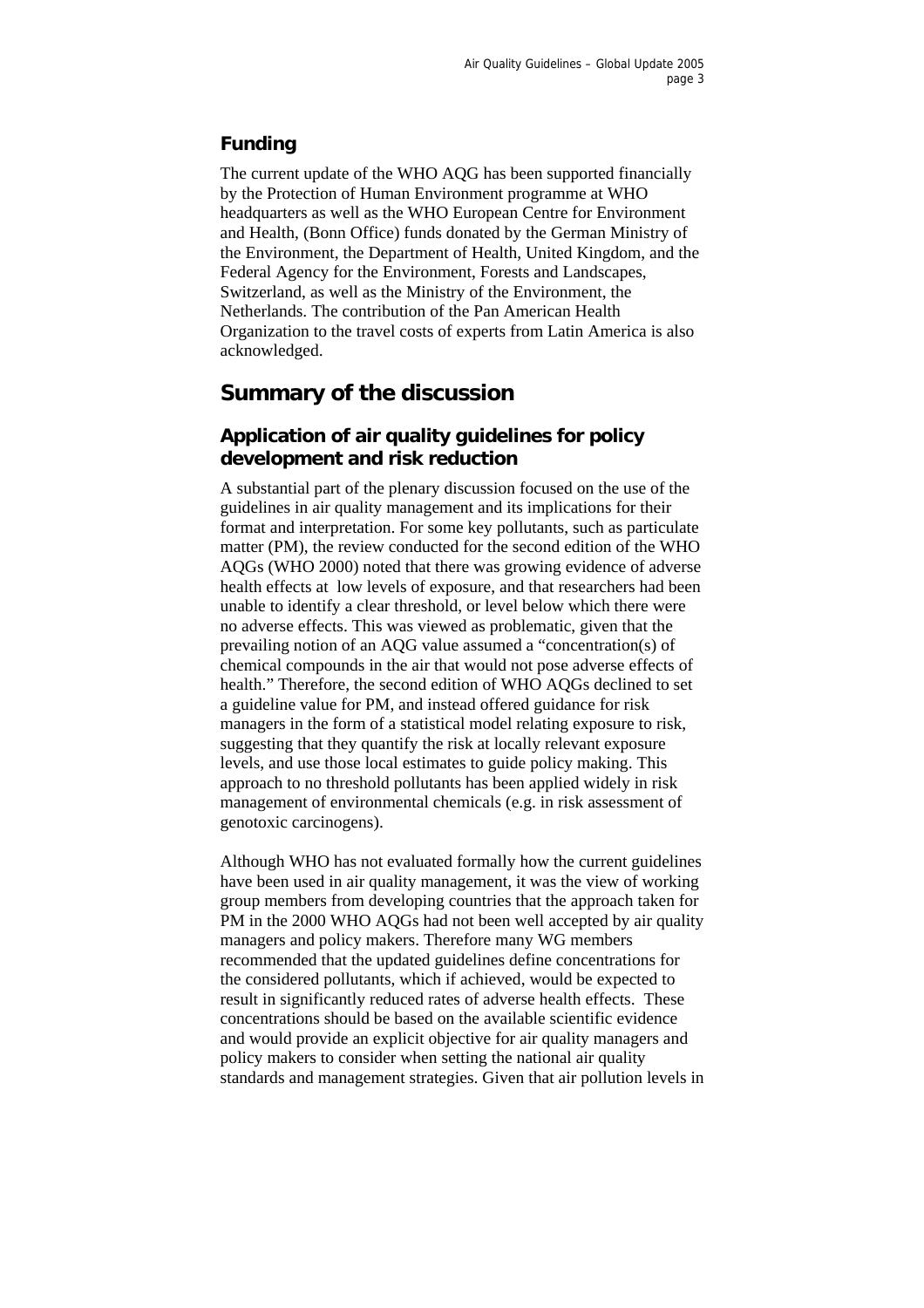<span id="page-8-0"></span>developing countries often far exceed the recommended WHO AQGs, the WG also proposed interim target (IT) levels, in excess of the WHO AQGs themselves, to promote steady progress towards meeting the WHO AQGs.

The WG considered that specifying a single pollutant concentration as the WHO AQG in a "no-threshold" context could be viewed as implying an "acceptable" level of adverse health effects in the population. It noted, however, that in all situations there would always be some sensitive individuals who are adversely affected when exposed to levels below the WHO AQG. Some members noted that the specification of IT values were an implicit acknowledgement of a continuously increasing relative risk of exposure. Ultimately, the majority of the WG agreed that specifying explicit guideline levels and interim targets as described above would be most useful for air quality management and public health protection worldwide, especially in regions that currently bear the largest burden of disease due to air pollution. The WG emphasized the need to reduce exposure to non-threshold pollutants even where current concentrations are close to or below the proposed guidelines.

The WG's deliberations focused largely on exposures to and health effects of pollutants from outdoor sources. It was acknowledged, however, that in the case of PM the highest exposures and greatest estimated burden of disease were in developing countries and were due to indoor combustion of solid fuels, and that other pollutants emitted indoors, such as  $NO<sub>2</sub>$ , may also pose significant hazards. The WG concluded that the guidelines should be interpreted as applying in all microenvironments where population exposure occurred, both outdoors and indoors. The importance of indoor exposure to air pollution is discussed in part 1 of the guideline document, focusing on health burden from air pollution due to indoor combustion of solid fuels. However, management of air quality in homes, including the design of more targeted guidelines, may require different approaches than those applicable to outdoor exposure. The WG and SG advised WHO to include this topic in its follow up activities.

Occupational settings are excluded from consideration of these guidelines, as these usually apply to adult working populations, which may differ in susceptibility to pollutants in a number of ways from the general population, and where the risk management approaches may be different than those applicable for ambient air.

#### **Comments on chapters in part 1.**

As noted above, Part 1 comprises background materials that provide a brief yet comprehensive review of the issues affecting the application of the WHO AQG in risk assessment and policy development. The WG emphasized the need for appropriate balance in presenting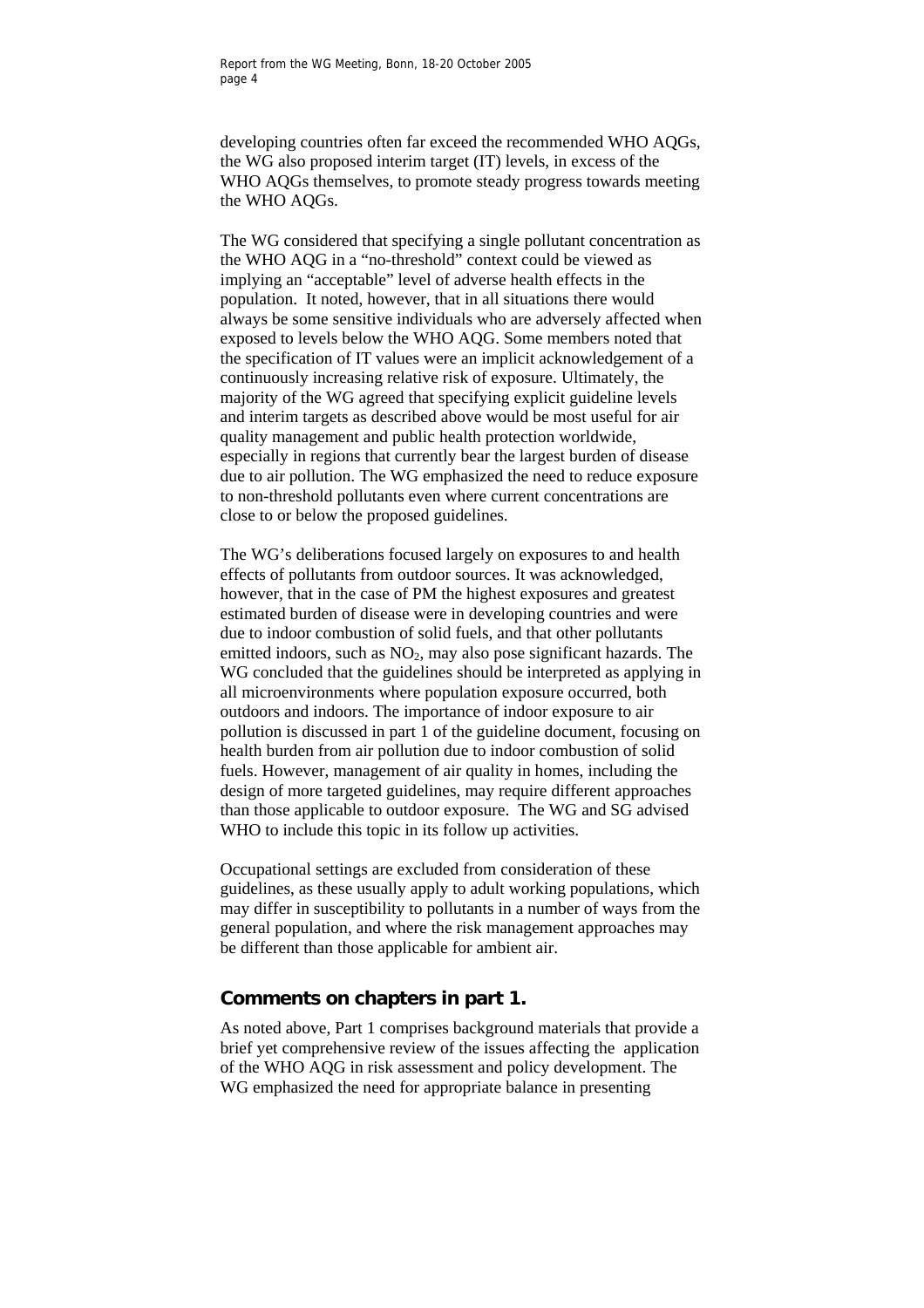<span id="page-9-0"></span>globally relevant issues as well as regionally specific concerns. The authors preparing the second draft of the chapters in part 1 will use the specific comments emerging from the discussion on each chapter, together with the comments obtained in writing from the reviewers.

# **Updated air quality guidelines**

After agreeing on the general scope and coverage of the chapters reviewing the evidence on health effects of particulate matter, ozone, nitrogen dioxide and sulfur dioxide, four drafting groups discussed in detail the formulation of the guidelines for individual pollutants.

#### **Introductory comments**

These guidelines are written for worldwide use, intended to support actions aiming for air quality at the optimal achievable level of public health protection in different contexts. Air quality standards are an important instrument of risk management and environmental policies, and should be set by each country to protect the public health of their citizens. The standards set in each country will vary according to country-specific approaches toward balancing risks to health, technological feasibility, economic considerations, and other political and social factors. This variability will depend on the country's level of development, capability in air quality management and other factors. The guidelines recommended by this WG and presented below, acknowledge this heterogeneity and, in particular, recognize that when formulating policy targets, governments should consider their own local circumstances carefully before using the guidelines directly as legally based standards.

The WG did not provide updated guidance on how statistical models relating exposure and risk could be used to inform air quality management and standard setting. In part, this was due to perceived difficulties in applying the available scientific evidence from epidemiological studies in developed countries, to estimate impacts in developing countries. However, where comparisons have been made, risk coefficients in underdeveloped countries have been found to be similar to those in developed countries. For policy making, it is reasonable to assume transferability of risk models.

The WHO AQG are based on the extensive scientific evidence on air pollution and its health consequences. Although this information has gaps and uncertainties, it offers a strong foundation for the guidelines. Several overall findings of the research need emphasis in regard to the guidelines.

First, the evidence for ozone and particulate matter shows risks to health at concentrations currently found in many cities of developed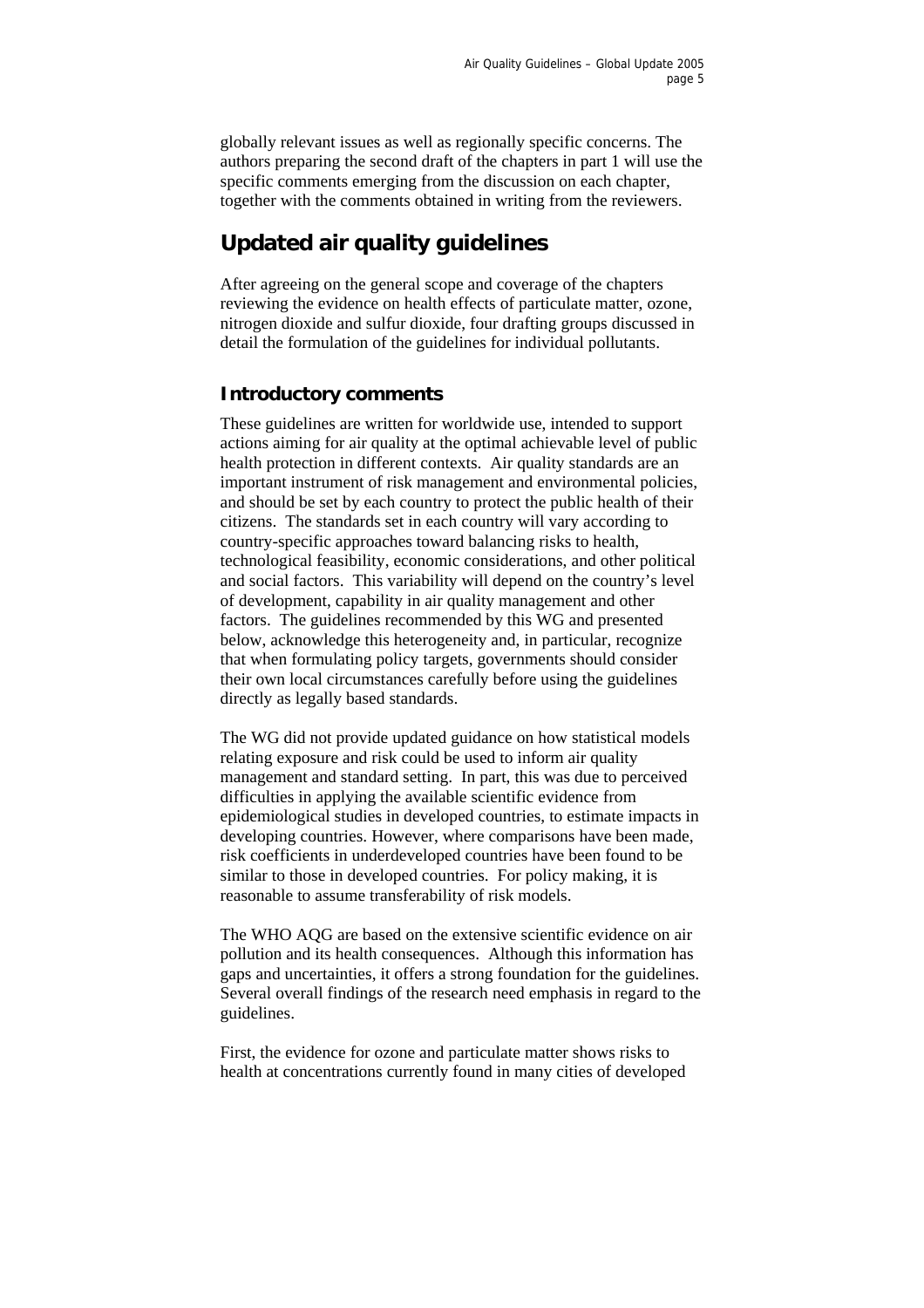countries; these epidemiological findings imply that guidelines cannot provide full protection, as thresholds below which adverse effects do not occur have not been identified.

Second, an increasing range of adverse effects has been linked to air pollution, especially to airborne particulate matter, at ever-lower concentrations. Guidelines could be based on the most critical population health indicators, such as mortality and unscheduled hospitalizations, or upon more subtle but sensitive indicators, such as physiological measures.

Third, the complexity of the air pollution mixture has been better characterized, making more clear the limitations of controlling air pollution through guidelines for single pollutants. Nitrogen dioxide, for example, is a product of combustion processes and is generally found in the atmosphere in close association with other primary pollutants including ultrafine particles. It is also a precursor of ozone and therefore co-exists in photochemically generated oxidant pollution. Nitrogen dioxide is itself toxic, and its concentrations are often strongly correlated with those of other toxic pollutants. As it is easier to measure, it is often used as a surrogate for the mixture as a whole. Achieving the guidelines for individual pollutants such as nitrogen dioxide may therefore bring benefits for public health that exceed those anticipated based on estimates of the pollutant's specific toxicity.

The present revision of the WHO AQG provides updated guideline values for three of the four pollutants examined. For two of them (particulate matter and ozone), the quantitative relationship between monitored concentration and specific risks to health can be estimated. These estimates provide an input for health impact assessments and allow insights into the mortality and morbidity burdens at current levels of air pollution and at levels that would be achieved under various pollution reduction scenarios. The burden estimates could also be used for the purpose of cost-benefit analysis. Approaches to, and the limitations of, of health impact assessments are summarized in part 1 of the updated guidelines.

For the purpose of this document, 'annual average' refers to the arithmetic mean of concentrations, which will typically be measured or reported for each day of the year. Also, the concentration values given refer to monitoring sites representative of population exposures; levels may be higher close to specific sources such as roadways, power plants and large stationary sources, and protection of populations living in such situations may require special measures to bring the pollution levels below the guideline values.

The following sections of this report present: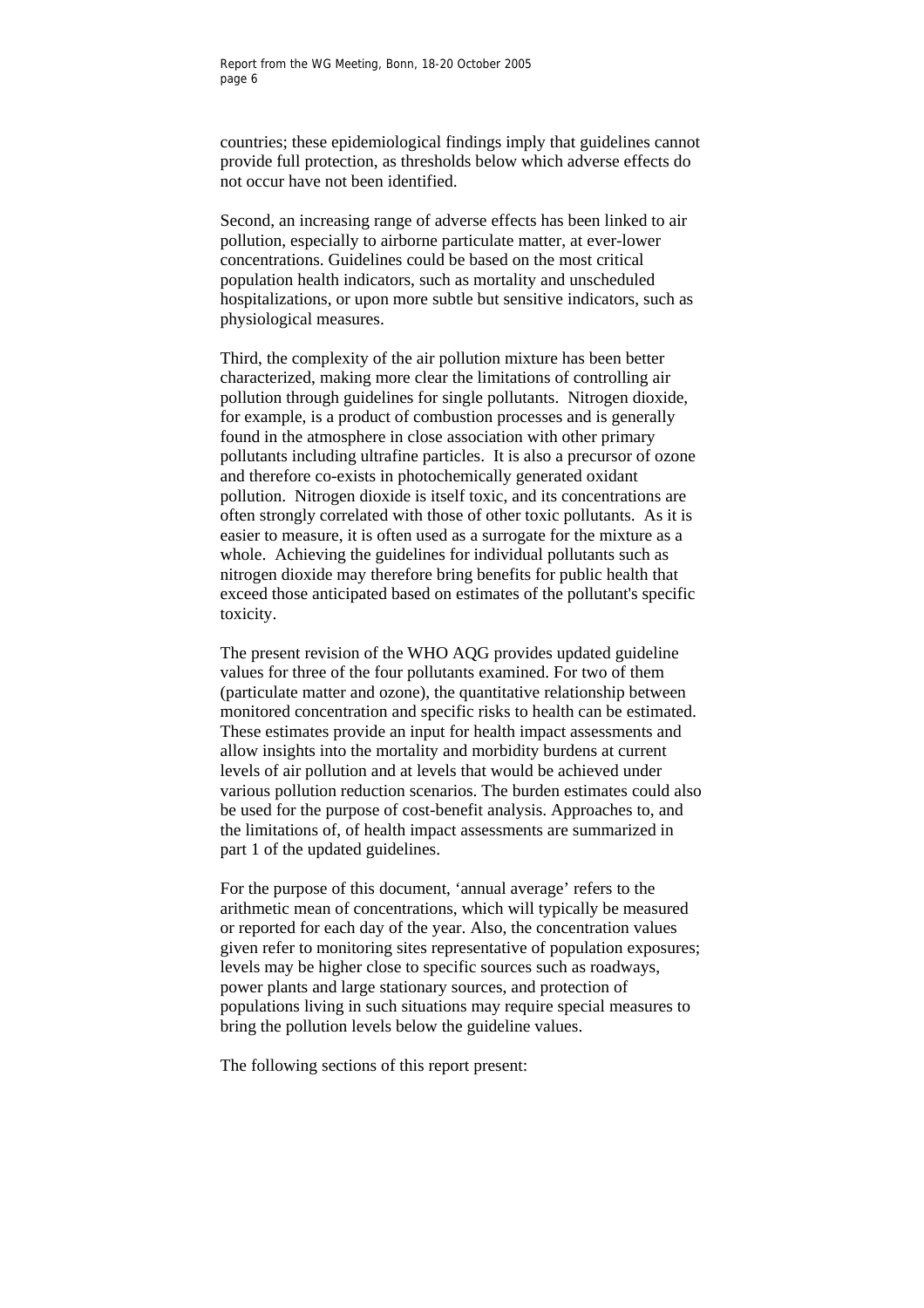- <span id="page-11-0"></span>Guideline values for PM, ozone, NO<sub>2</sub>, and SO<sub>2</sub>. As noted above, the epidemiological evidence indicates that the possibility of adverse effects remains, even if the guideline value is achieved, and some countries might select even lower concentrations for their standards
- **Interim targets for each pollutant**. As discussed above, these are intended as incremental steps in a progressive reduction of air pollution in more polluted areas and are intended to promote a shift from concentrations with acute, serious health consequences to concentrations that, if achieved, would result in significant reductions in risks for acute and chronic effects. Such progress towards the guideline values should be the objective of air quality management and health risk reduction in all areas.

#### **Particulate matter**

The evidence on airborne PM and public health is consistent in showing adverse health effects at exposures experienced by urban populations in cities throughout the world, in both developed and developing countries. The range of effects is broad, affecting the respiratory and cardiovascular systems and extending to children and adults and to a number of large, susceptible groups within the general population. The risk for various outcomes has been shown to increase with exposure and there is little evidence to suggest a threshold below which no adverse health effects would be anticipated. In fact, the lower range of concentrations at which adverse health effects has been demonstrated is not greatly above the background concentration which has been estimated at  $3-5 \mu g/m^3$  in the United States and western Europe for particles smaller than 2.5 micrometer, PM2.5. The epidemiological evidence shows adverse effects of particles after both short-term and long-term exposures.

Current scientific evidence indicates that guidelines cannot be proposed that will lead to complete protection against adverse health effects of particulate matter, as thresholds have not been identified. Rather, the standard-setting process needs to achieve the lowest concentrations possible in the context of local constraints, capabilities, and public health priorities. Quantitative risk assessment offers one approach for comparing alternative scenarios of control and estimating the residual risk with achieving any particular guideline value. The United States Environmental Protection Agency and the European Commission have recently used this approach in making recommendations for revisions of the existing standards for particulate matter. Countries are encouraged to consider an increasingly stringent set of standards, tracking progress through emission reductions and declining concentrations of particulate matter. The numerical guideline values given in the tables provide guidance on the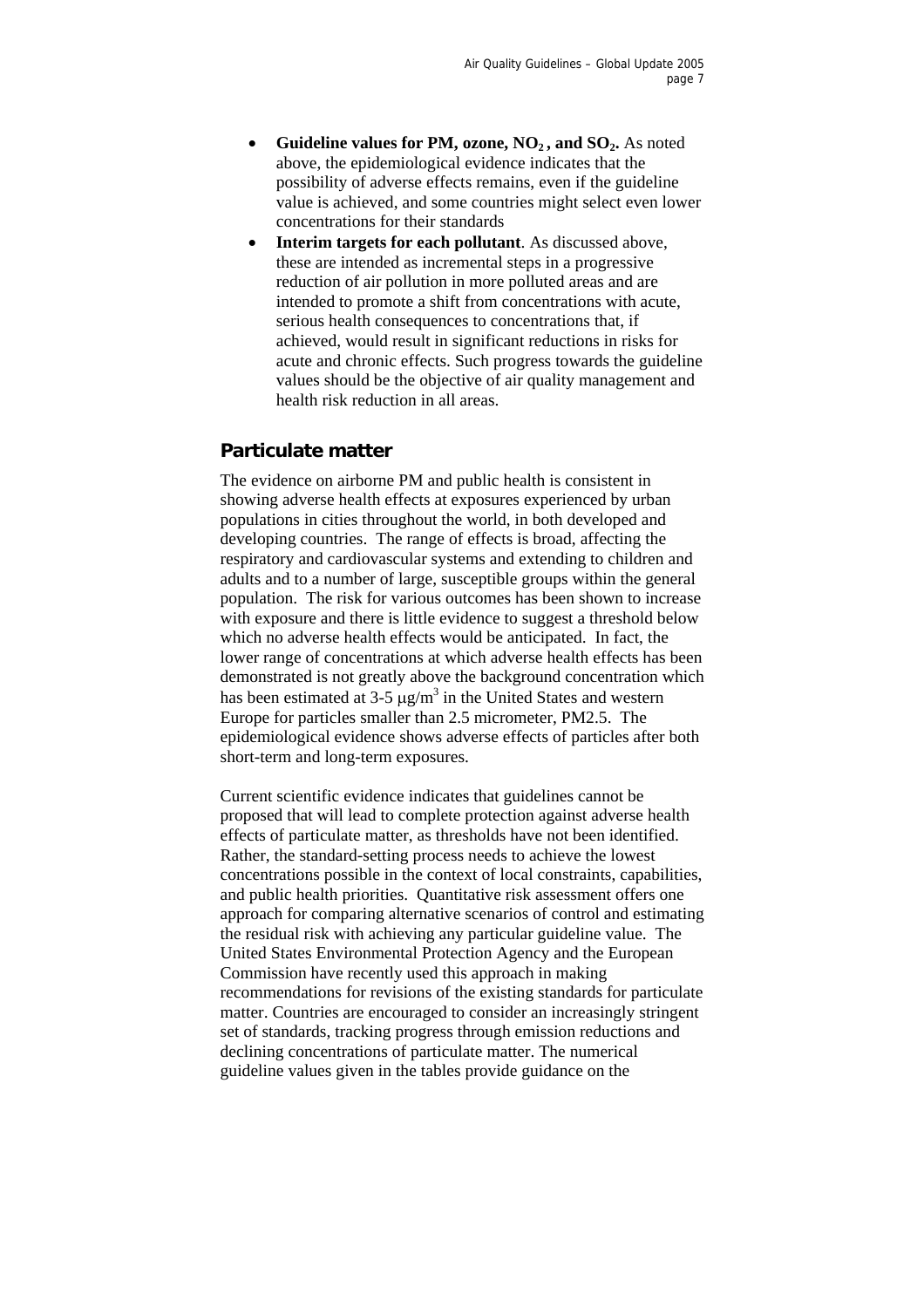concentrations at which increasing, and specified mortality responses due to PM are expected based on current scientific insights. As mentioned, to the extent that health effects associated with ambient PM have been reported at relatively low ambient concentrations, and that there is substantial inter-individual variability in exposure and response in a given exposure, it is unlikely that any PM standard or guideline level will provide universal protection for every individual against all possible PM-related effects.

The choice of indicator for particulate matter also merits consideration. The most recent and extensive epidemiological evidence is largely based on studies using  $PM_{10}$  as the exposure indicator. Further, at present the majority of monitoring data is based on measurement of  $PM_{10}$  as opposed to other particulate matter metrics. As an indicator,  $PM_{10}$  comprises the particle mass that enters the respiratory tract and includes both the coarse (PM10-PM2.5) and fine (PM2.5) particles considered to contribute to the health effects observed in urban environments. In most urban environments, both coarse and fine mode particles are likely to be prominent, the former primarily produced by mechanical processes such as construction activities, road dust resuspension and wind, and the latter primarily from combustion sources. The composition of particles in these two size ranges is likely to vary substantially across cities around the world depending upon local geography, meteorology and specific sources. Combustion of wood and other biomass can be a major contributing source to outdoor air pollution as well; the resulting combustion particles are largely in the fine  $(PM<sub>2.5</sub>)$  mode. Although few epidemiological studies exist comparing the relative toxicity of combustion from fossil fuel versus biomass, similar effect estimates have been reported over a wide range of cities in both developed and developing countries. Therefore, it is reasonable to assume generally similar effects of  $PM_{2.5}$  from these different sources. In the developing world, large populations are exposed to high levels of combustion particles indoors, and the WHO AQG for PM also applies to these situations.

 $PM_{10}$  is suggested as an indicator with relevance to the majority of the epidemiological data and for which there is more extensive measurement data throughout the world. However, as discussed below, the **numerical** guideline value itself is based on studies using  $PM_{2.5}$  as an indicator and a  $PM_{2.5}/PM_{10}$  ratio of 0.5 is used to derive an appropriate  $PM_{10}$  guideline value. This ratio of 0.5 is close to that observed typically in developing country urban areas and at the bottom of the range  $(0.5 - 0.8)$  found in developed country urban areas. If justified by local conditions, this ratio may be changed based on the local data when the local standards are set.

Based on known health effects, both short-term (24-hour) and longterm (annual) guidelines are needed for both of the PM indicators.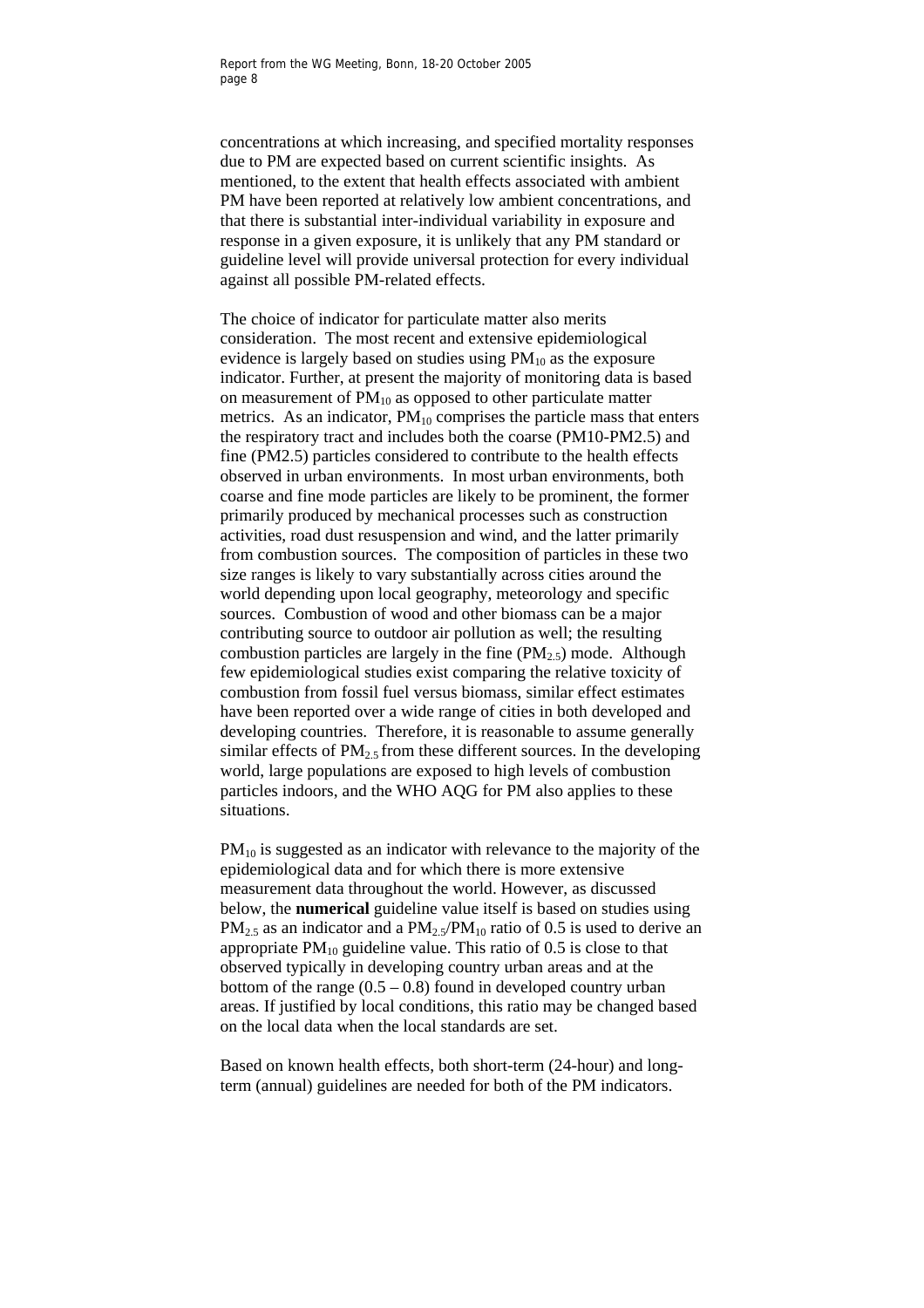Tables 1 and 2 provide a range of values of which the lowest is designated as the WHO Air quality guideline. The WHO AQGs themselves are

#### **PM2.5: 10** µ**g/m3 annual mean, 25** µ**g/m<sup>3</sup> 24-hour mean**

#### **PM10: 20** µ**g/m3 annual mean, 50** µ**g/m<sup>3</sup> 24-hour mean**

The annual average guideline value of 10  $\mu$ g/m<sup>3</sup> for PM2.5 was chosen to represent the lower end of the range over which significant effects on survival have been observed in the American Cancer Society Study (ACS) (Pope et al., 2002). Adoption of a guideline at this level places significant weight on the long-term exposure studies using the ACS and Harvard Six-Cities data (Dockery et al., 1993; Pope et al., 1995; Krewski et al., 2000, Pope 2002, Jarrett 2005). In these studies, robust associations were reported between long-term exposure to PM2.5 and mortality. The historical mean PM2.5 concentration was 18  $\mu$ g/m<sup>3</sup> (range of 11.0 to 29.6  $\mu$ g/m<sup>3</sup>) in the Six-Cities study and 20  $\mu$ g/m<sup>3</sup> (range of 9.0 to 33.5  $\mu$ g/m<sup>3</sup>) in the ACS study. Thresholds were not apparent in either of these studies, although the precise period(s) and pattern(s) of relevant exposure could not be ascertained. In the ACS study, statistical uncertainty in the risk estimates becomes apparent at concentrations of about 13  $\mu$ g/m<sup>3</sup>, below which the confidence bounds significantly widen since the concentrations are relatively far from the mean. In the Dockery et al. study, the risks are similar in the cities at the lowest long-term PM2.5 concentrations of 11 and 12.5  $\mu$ g/m<sup>3</sup>. Increases in risk are apparent in the city with the next-lowest long-term PM2.5 mean of 14.9  $\mu$ g/m<sup>3</sup>, indicating likely effects in the range of 11 to 15  $\mu$ g/m<sup>3</sup>. Therefore, an annual concentration of 10  $\mu$ g/m<sup>3</sup> would be below the mean of the most likely effects levels indicated in the available literature. Targeting a long-term mean PM2.5 concentration of 10  $\mu$ g/m<sup>3</sup> would also place some weight on the results of daily exposure time-series studies examining relationships between PM2.5 and acute adverse health outcomes. These studies have long-term (three- to four-year) means in the range of 13 to 18  $\mu$ g/m<sup>3</sup>. Although adverse effects on health cannot be entirely ruled out even below that level, the annual average WHO AQG represent levels that have been shown to be achievable in large urban areas in highly developed countries, and attainment is expected to effectively reduce the health risks.

Besides the guideline values, three interim targets (IT) were defined, which have been shown to be achievable with successive and sustained abatement measures. Countries may find these interim targets helpful in gauging progress over time in the difficult process of steadily reducing population exposures to PM.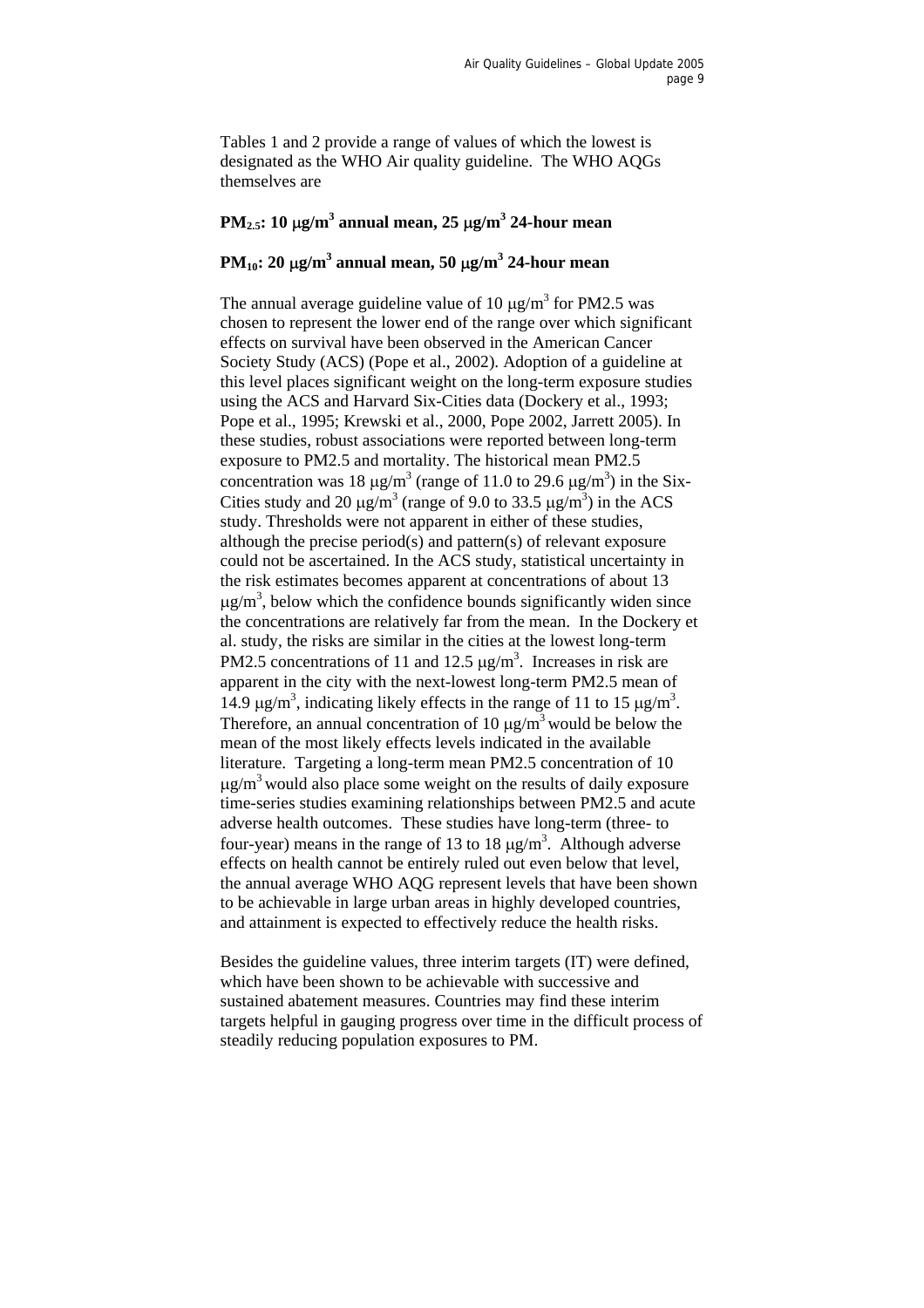As the IT-1 level a mean PM2.5 concentration of 35  $\mu$ g/m<sup>3</sup> was selected. This level is associated with the highest observed values in the studies on long-term health effects and may also reflect higher but unknown historical concentrations that may be responsible for observed health effects. This level has been shown to be associated with significant mortality in the developed world.

The IT-2 interim level of protection is  $25\mu g/m<sup>3</sup>$  and places greater emphasis on the studies of long-term exposure associated with mortality. This value is above the mean value observed in these studies at which health effects have been observed, and is likely to be associated with significant impacts from both long-term and daily exposures to PM2.5. Attainment of this IT-2 value would reduce risks of long-term exposure by about 6% (95%CI:  $2 - 11\%$ ) relative to the IT-1 value. The IT-3 level is  $15 \mu g/m^3$  and places even greater weight on the likelihood of significant effects related to long-term exposure. This value is close to the mean concentrations observed in studies of long-term exposure and provides an additional 6% reduction in mortality risk relative to IT-2.

| <b>Annual mean</b>                           | $PM_{10}$     | $PM_{2.5}$    | <b>Basis for the selected level</b>                                                                                                                                                                                                                                              |
|----------------------------------------------|---------------|---------------|----------------------------------------------------------------------------------------------------------------------------------------------------------------------------------------------------------------------------------------------------------------------------------|
| level                                        | $(\mu g/m^3)$ | $(\mu g/m^3)$ |                                                                                                                                                                                                                                                                                  |
| WHO interim<br>target-1 $(IT-1)$             | 70            | 35            | These levels are estimated to be<br>associated with about 15% higher                                                                                                                                                                                                             |
|                                              |               |               | long-term mortality than at AQG                                                                                                                                                                                                                                                  |
| WHO interim<br>target- $2$ (IT-2)            | 50            | 25            | In addition to other health benefits,<br>these levels lower risk of premature<br>mortality by approximately 6% [2-<br>11%] compared to WHO-IT1                                                                                                                                   |
| WHO interim<br>target-3 $(IT-3)$             | 30            | 15            | In addition to other health benefits,<br>these levels reduce mortality risk by<br>another approximately $6\%$ [2-11\%]<br>compared to WHO-IT2 levels.                                                                                                                            |
| <b>WHO Air quality</b><br>guidelines $(AQG)$ | 20            | 10            | These are the lowest levels at which<br>total, cardiopulmonary and lung<br>cancer mortality have been shown to<br>increase with more than 95%<br>confidence in response to $PM_2$ , in<br>the ACS study (Pope et al., 2002).<br>The use of $PM_{2.5}$ guideline is<br>preferred. |

Table 1. Air quality guideline and interim targets for particulate matter: annual mean

In addition to WHO AQGs and interim targets for  $PM<sub>2.5</sub>$ , WHO recommends AQGs and interim targets for  $PM_{10}$ . This is because coarse PM (the fraction between 10 and 2.5 µm) cannot be considered harmless, and having a PM2.5 guideline alone would provide no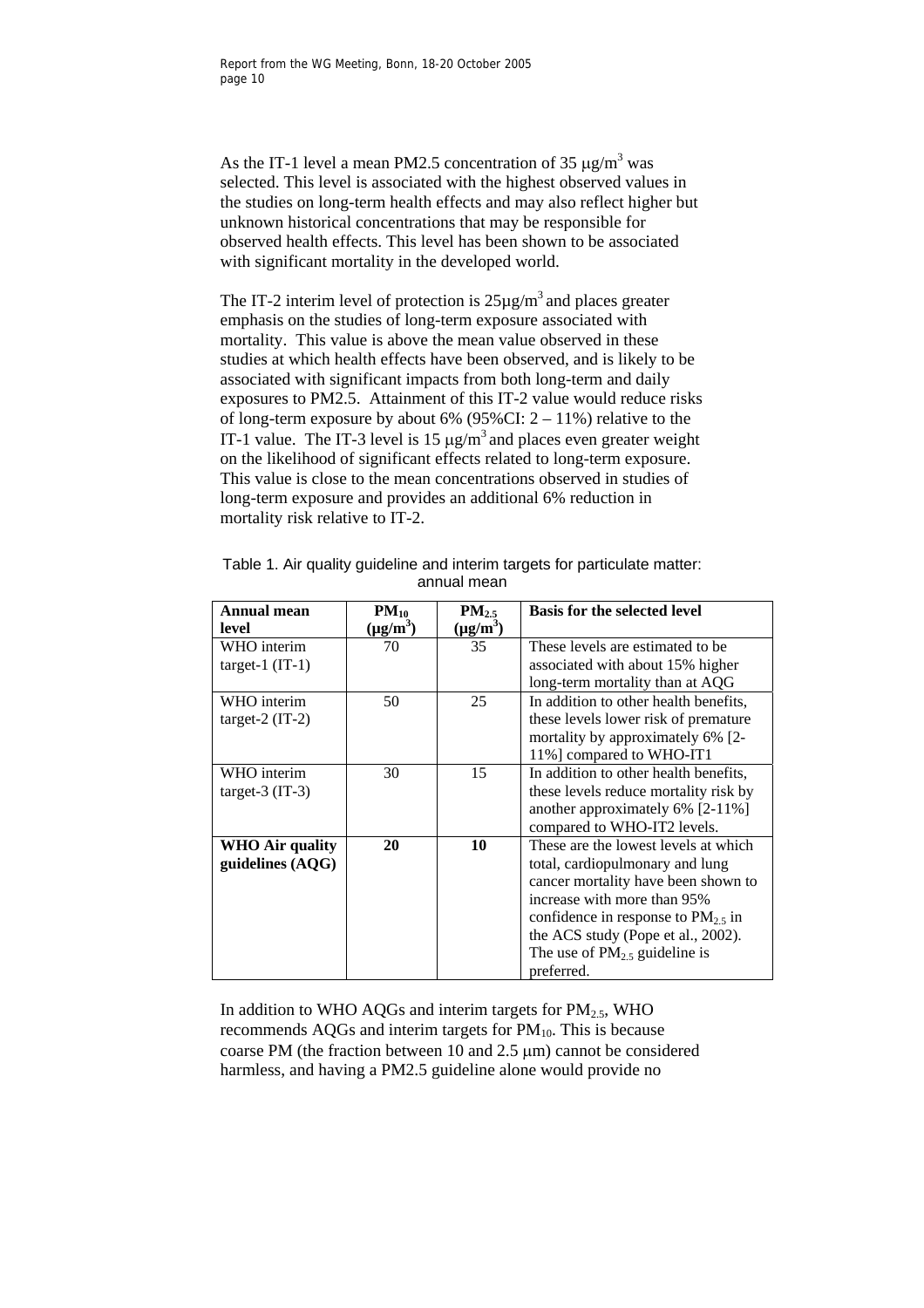protection against harmful effects of coarse PM. At the same time, the quantitative evidence on coarse PM is considered insufficient to provide separate guidelines. In contrast, there is a large literature on short-term effects of PM10, which has been used as a basis for the development of the WHO AQGs and interim targets (Table 1).

The 24-hour average values refer to the  $99<sup>th</sup>$  percentile of the distribution of daily values - that is the  $4<sup>th</sup>$  next highest value of the year. The frequency distribution of daily PM2.5 or PM10 values is most often roughly log-normal. Depending on the specific characteristics of their sources and location, countries may find that either the 24-hour guidelines or ITs given in this document, or the annual average values are more restrictive. When evaluating the WHO AQG and interim targets, the annual average is suggested to take precedence over the 24-hour average since, at low levels, there is less concern about remaining episodic excursions. Meeting the guideline values for 24 hour mean should protect against peaks of pollution that would lead to substantial excess morbidity or mortality. It is recommended that countries with areas not meeting these guideline values undertake immediate action to achieve these levels in the shortest possible time.

| 24-hour mean<br>$level(*)$                   | $PM_{10}$<br>$(\mu g/m^3)$ | $PM_{2.5}$<br>$(\mu g/m^3)$ | <b>Basis for the selected level</b>                                                                                                                 |
|----------------------------------------------|----------------------------|-----------------------------|-----------------------------------------------------------------------------------------------------------------------------------------------------|
| WHO interim<br>target-1 $(IT-1)$             | 150                        | 75                          | Based on published risk coefficients<br>from multi-centre studies and meta-<br>analyses<br>(about 5% increase of short-term<br>mortality over AQG)  |
| WHO interim<br>target-2 $(IT-2)^*$           | 100                        | 50                          | Based on published risk coefficients<br>from multicentre studies and meta-<br>analyses<br>(about 2.5% increase of short-term<br>mortality over AQG) |
| WHO interim<br>target-3 $(IT-3)**$           | 75                         | 37.5                        | (about 1.2% increase in short-term<br>mortality over AOG)                                                                                           |
| <b>WHO Air quality</b><br>guidelines $(AOG)$ | 50                         | 25                          | Based on relation between 24-hour<br>and annual PM levels                                                                                           |

Table 2. Air quality guideline and interim targets for particulate matter: 24-hour mean

\* 99<sup>th</sup> percentile (3 days/year)

for management purposes, based on annual average guideline values; precise number to be determined on basis of local frequency distribution of daily means

Multi-city studies of 29 cities in Europe (Katsouyanni et al. 2001)and 20 cities in the United States (Samet et al. 2000) reported short-term mortality effects for PM<sub>10</sub> of 0.62% and 0.46% per 10  $\mu$ g/m<sup>3</sup> respectively. A meta-analysis of 29 cities from outside Western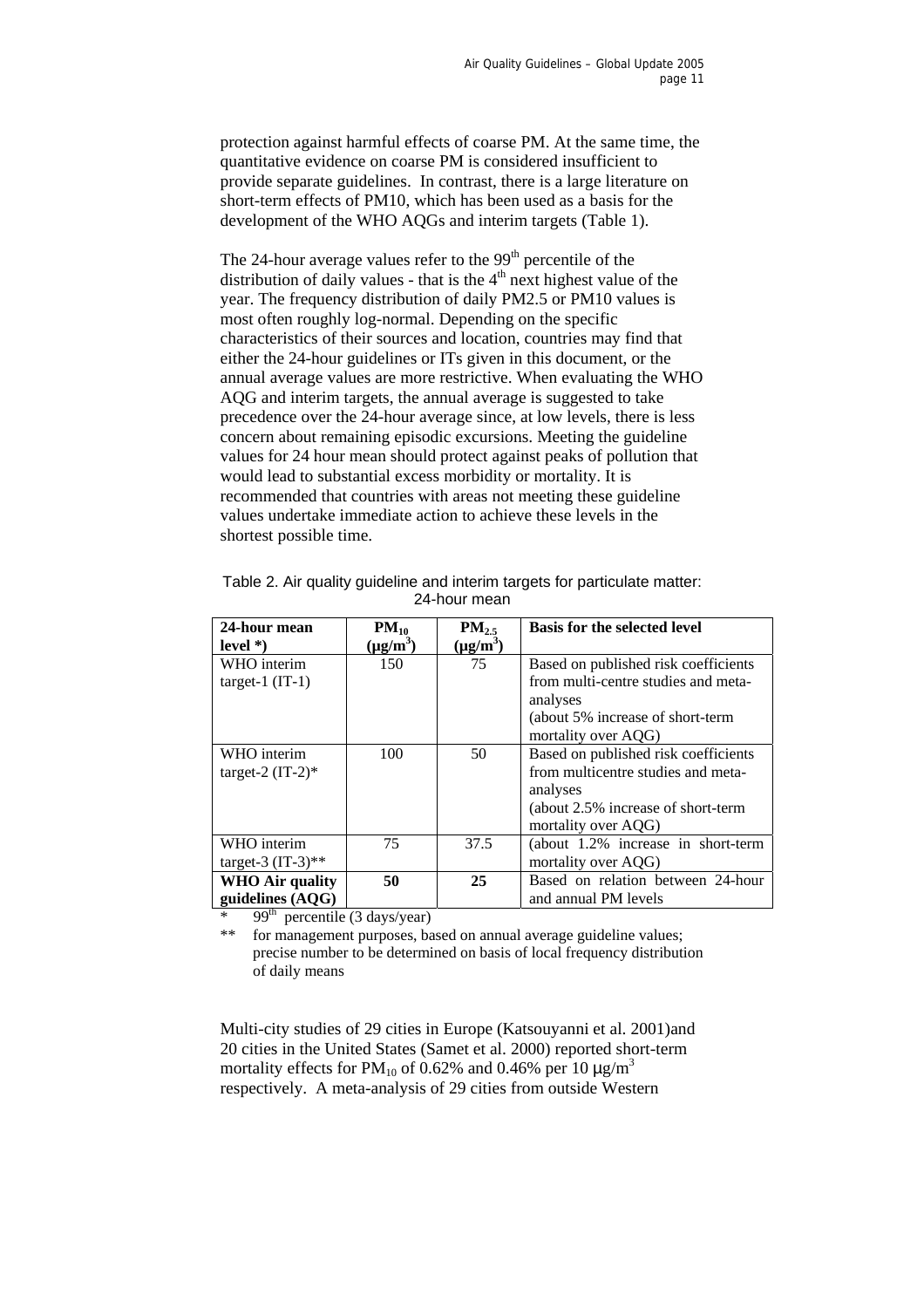<span id="page-16-0"></span>Europe and North America reported an effect of 0.5% (Cohen et al. 2004). A meta-analysis confined to Asian cities reported an effect of 0.49% (HEI International Oversight Committee 2004). This suggests that the health risks for PM10 are likely to be similar in cities in developed and underdeveloped countries at around 0.5%. Therefore, a concentration of 150  $\mu$ g/m<sup>3</sup> would relate to roughly a 5% increase in daily mortality, an impact that would be of significant concern, and one for which immediate mitigation actions would be recommended. The IT-2 level of 100  $\mu$ g/m<sup>3</sup> would be associated with approximately a 2.5% increase in daily mortality. The IT-3 level and AQG for the 24-hour average for PM10 are 75 and 50  $\mu$ g/m<sup>3</sup>, respectively and reflect the relationship between 24-hour and annual average discussed above.

In addition to PM2.5 and PM10, ultra fine particles (UF) have recently attracted significant scientific and medical attention. These are particles smaller than 0.1 micrometer and are measured as number concentration. While there is considerable toxicological evidence of potential detrimental effects of UF particles on human health, the existing body of epidemiological evidence is insufficient to reach a conclusion on the exposure/response relationship to UF particles. Therefore no recommendations can be provided as to guideline concentrations of UF particles at this point.

#### **Ozone**

The second edition of the WHO AQG (WHO 2000) set the guideline value for ozone at 120  $\mu$ g/m<sup>3</sup> for an 8-hour daily average. Since the mid-1990s there has been no major addition to the evidence from chamber studies or field studies. There has however been a marked increase in health effects evidence from epidemiological time-series studies. Combined evidence from those studies show convincing, though small, positive associations between daily mortality and ozone levels, independent of the effects of particulate matter. Similar associations have been observed in both North America and Europe. These time-series studies have shown effects at ozone concentrations below the previous guideline of  $120 \mu g/m^3$  without clear evidence of a threshold. Evidence from both chamber and field studies also indicate that there is considerable individual variation in response to ozone. In view of these considerations, there is a good case for reducing the WHO AQG from the existing level of  $120 \mu g/m<sup>3</sup>$ . It is recommended that the air quality guideline for ozone is set at the level of:

#### **ozone: 100 µg/m3 for daily maximum 8-hour mean**

It is possible that health effects will occur below this level in some sensitive individuals. Based on time-series studies, the number of attributable deaths brought forward can be estimated at 1-2% on days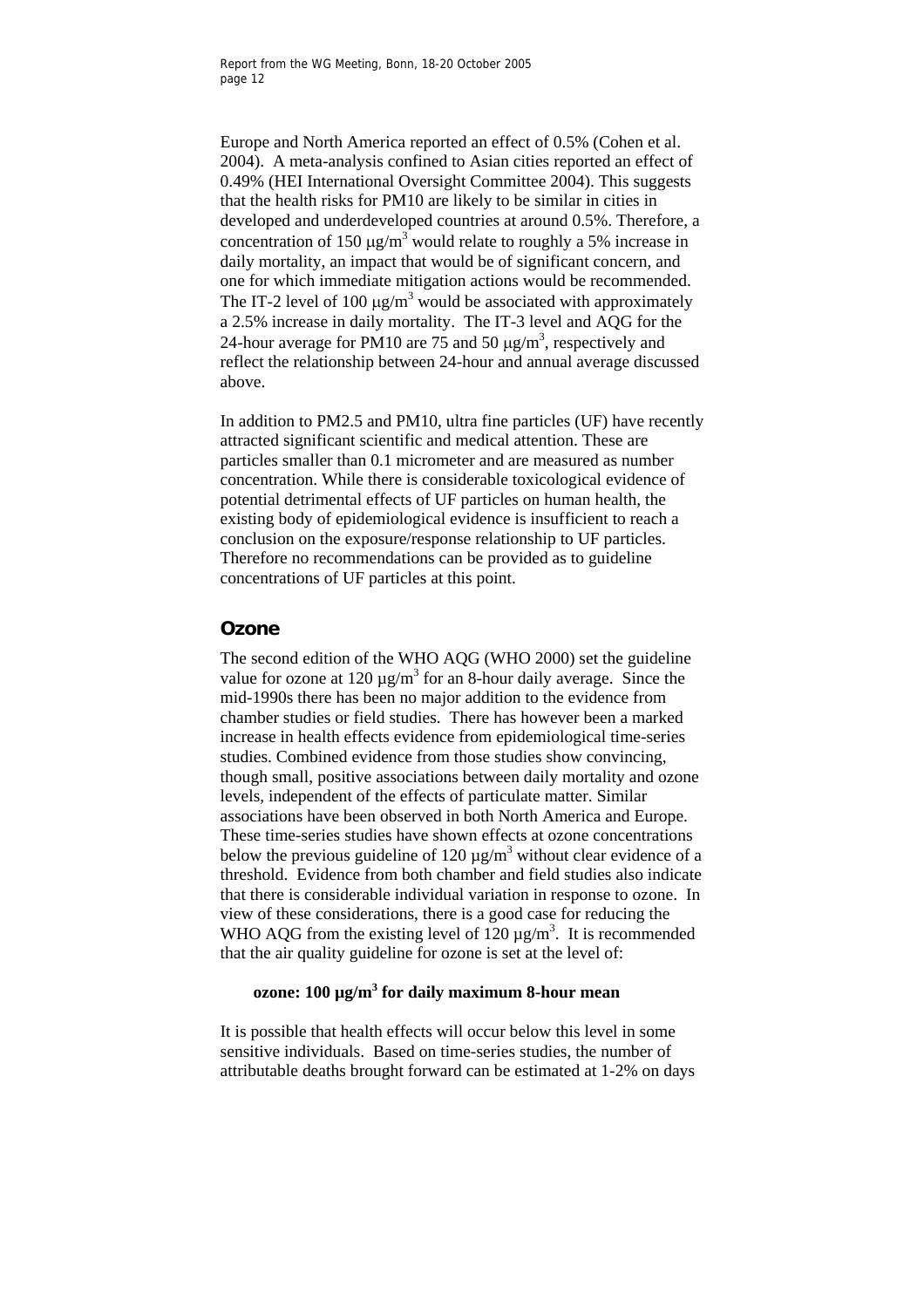when ozone concentration reaches this guideline level as compared with the background ozone level.

There is some evidence that ozone also represents unmeasured toxic oxidants arising from similar sources. Measures to control ozone are also likely to control the effects of these pollutants.

Hemispheric background concentrations of tropospheric ozone vary in time and space but can reach average levels of around 80  $\mu$ g/m<sup>3</sup>. These arise from both anthropogenic and biogenic emissions of ozone precursors and downward intrusion of stratospheric ozone into the troposphere. The proposed guideline value may occasionally be exceeded due to natural causes

There is some evidence that long-term exposure to ozone may have chronic effects but it is not sufficient to recommend an annual guideline.

As concentrations increase above the guideline value, health effects at the population level become increasingly numerous and severe. Such effects can occur in places where concentrations are currently high due to human activities or during episodes of very hot weather.

The 8-hour interim target-1 level has been set at  $160 \mu g/m^3$  at which measurable, though transient, changes in lung function and lung inflammation among healthy young adults have been shown in the presence of intermittent exercise in controlled chamber tests. Although some would argue that these responses may not be adverse, and that they were seen only with vigorous exercise, these views are counterbalanced by the possibility that there are substantial numbers of persons in the general population, including persons of different ages, pre-existing health status, and co-exposures that might be more susceptible than the relatively young and generally healthy subjects who were studied. Furthermore, chamber studies provide little evidence about repeated exposure. The exposure to 160  $\mu$ g/m<sup>3</sup> is also likely to be associated with the same effects noted at  $100 \mu g/m^3$ . Based on time-series evidence, the number of attributable deaths brought forward can be estimated at 3-5% for daily exposures above the estimated background.

At concentrations exceeding 240  $\mu$ g/m<sup>3</sup>, important health effects are likely. This is based on findings from a large number of clinical inhalation and field studies. Both healthy adults and asthmatics would experience significant reductions in lung function as well as airway inflammation that would cause symptoms and alter performance. There are additional concerns about increased respiratory morbidity in children. Based on time-series evidence, the number of attributable deaths brought forward can be estimated at 5-9% for daily exposures above the estimated background.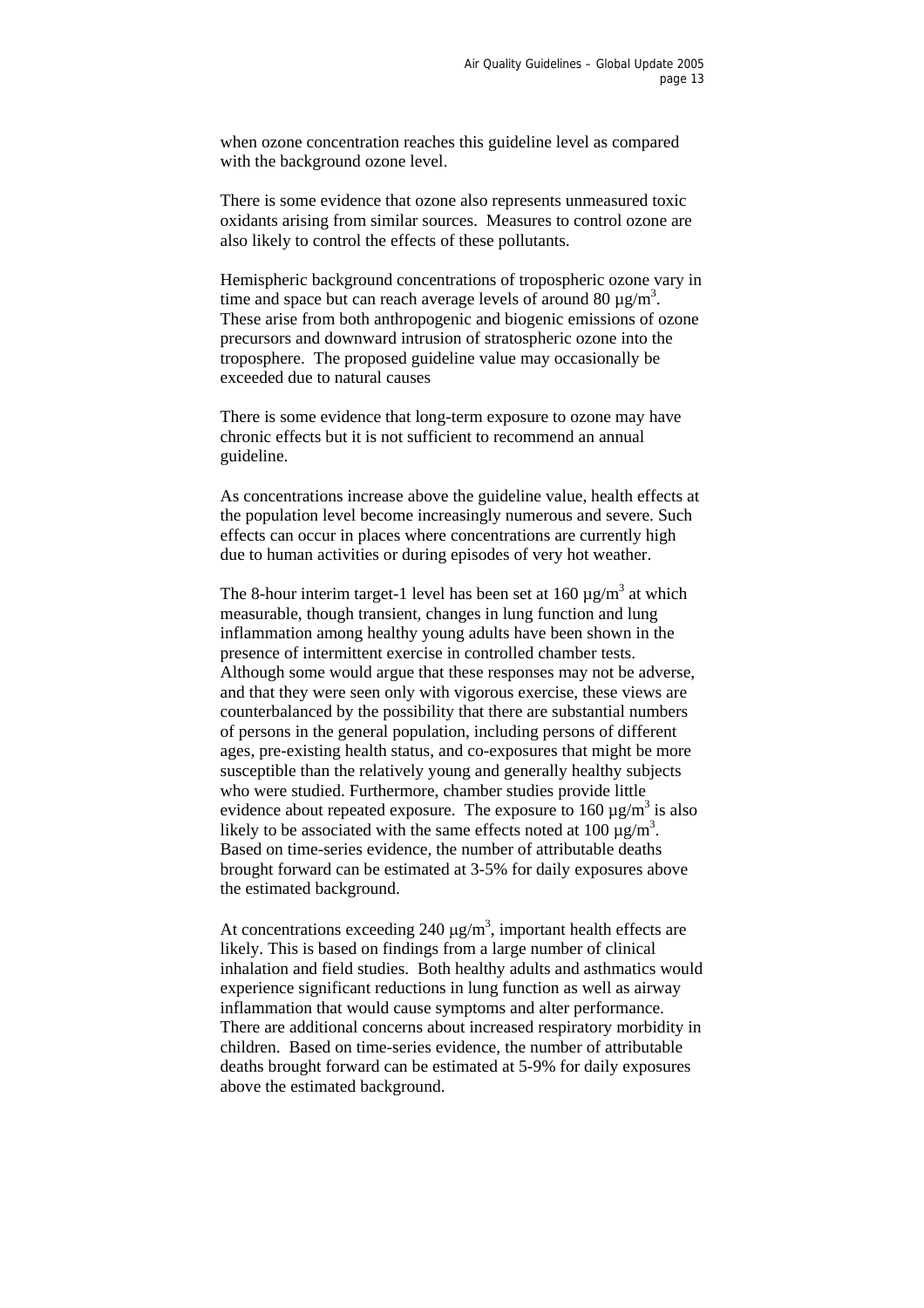<span id="page-18-0"></span>

|                                                 | <b>Daily</b><br>maximum<br>8-hour<br>mean | Effects at the selected ozone level                                                                                                                                                                                                                                                                                                                                                                                                                                                                                                                             |  |
|-------------------------------------------------|-------------------------------------------|-----------------------------------------------------------------------------------------------------------------------------------------------------------------------------------------------------------------------------------------------------------------------------------------------------------------------------------------------------------------------------------------------------------------------------------------------------------------------------------------------------------------------------------------------------------------|--|
| High level                                      | $240 \mu g/m^3$                           | Significant health effects, substantial proportion of<br>vulnerable population affected.                                                                                                                                                                                                                                                                                                                                                                                                                                                                        |  |
| WHO interim<br>target-1<br>$(IT-1)$             | $160 \mu g/m^3$                           | Important health effects, an intermediate target for<br>populations with ozone concentrations above this level.<br>Does not provide adequate protection of public health.<br>Rationale:<br>Lower level of 6.6-hour chamber exposures of<br>healthy exercising young adults, which show<br>physiological and inflammatory lung effects.<br>Ambient level at various summer camp studies<br>showing effects on health of children.<br>Estimated 3-5% increase in daily mortality* (based<br>on findings of daily time-series studies)                             |  |
| <b>WHO Air</b><br>quality<br>guideline<br>(AQG) | 100 μg/m <sup>3</sup>                     | This concentration will provide adequate protection of<br>public health, though some health effects may occur<br>below this level.<br>Rationale:<br>Estimated 1-2% increase in daily mortality* (based<br>on findings of daily time-series studies)<br>Extrapolation from chamber and field studies<br>based on the likelihood that real-life exposure<br>tends to be repetitive and chamber studies do not<br>study highly sensitive or clinically compromised<br>subjects, or children.<br>Likelihood that ambient ozone is a marker for<br>related oxidants. |  |

Table 3.Ozone air quality guideline and interim target

\* Deaths attributable to ozone concentrations above estimated baseline of 70  $\mu$ g/m<sup>3</sup>. Based on range of 0.3 to 0.5% increase in daily mortality for  $10\mu$ g/m<sup>3</sup> 8-hour ozone.

## **Nitrogen dioxide**

Evidence from animal toxicological studies indicates that long-term exposure to  $NO<sub>2</sub>$  at concentrations above current ambient concentrations has adverse effects. In population studies  $NO<sub>2</sub>$  has been associated with adverse health effects even when the annual average  $NO<sub>2</sub>$  concentration complied with the WHO-2000 annual guideline value of 40  $\mu$ g/m<sup>3</sup>. Also some indoor studies suggest effects on respiratory symptoms among infants at concentrations below 40  $\mu$ g/m<sup>3</sup>. Together these results support a lowering of the annual  $NO<sub>2</sub>$  guideline value. However,  $NO<sub>2</sub>$  is an important constituent of combustion-generated air pollution and is highly correlated with other primary and secondary combustion products, it is unclear to what extent the health effects observed in epidemiological studies are attributable to  $NO<sub>2</sub>$  itself or to other correlated pollutants. The current scientific literature, therefore, has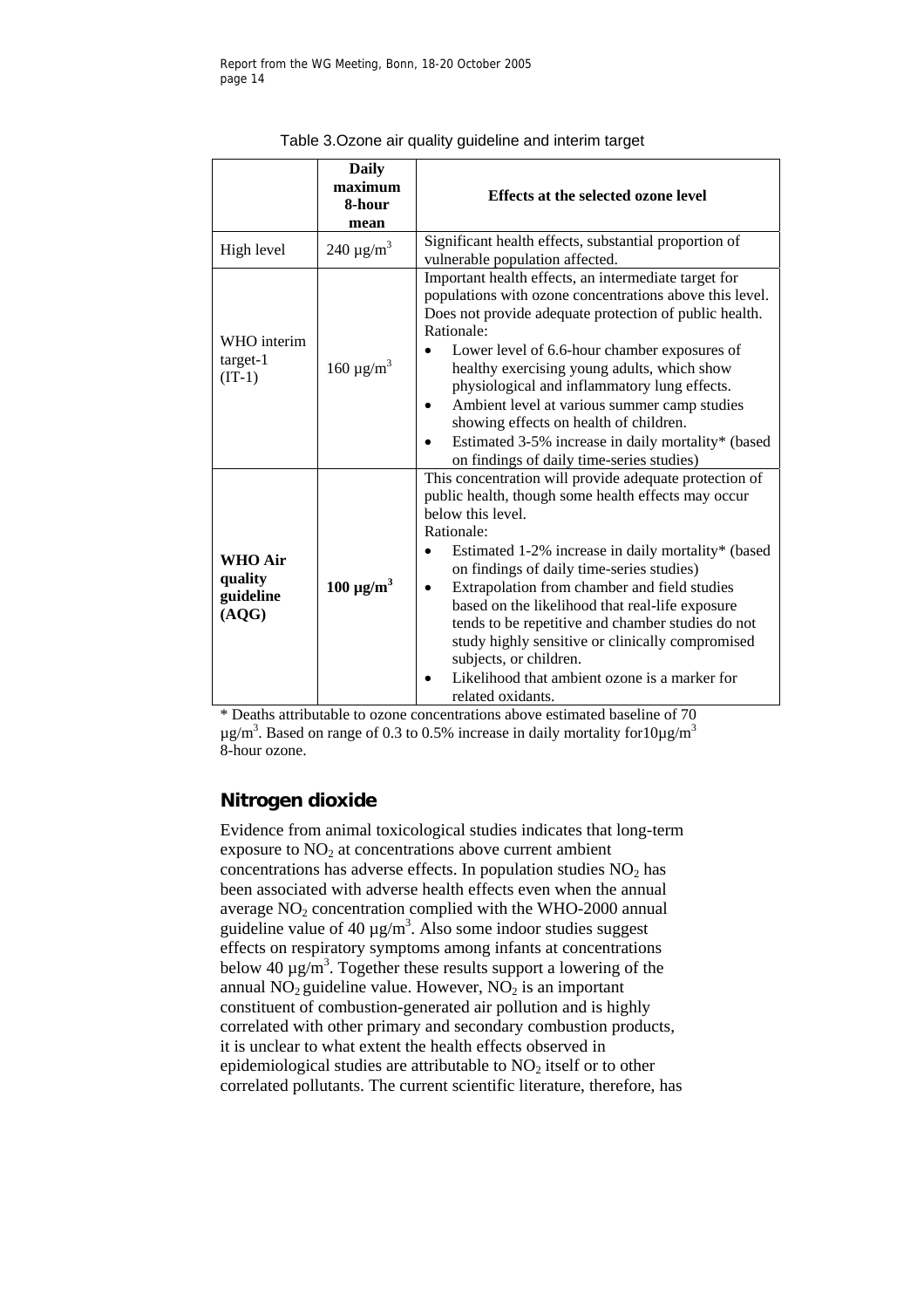not accumulated sufficient evidence to change the WHO 2000 guideline value of 40  $\mu$ g/m<sup>3</sup> for annual NO<sub>2</sub> concentration.

Many short term experimental human toxicology studies show acute health effects at levels higher than 500  $\mu$ g/m<sup>3</sup>, and one metaanalysis has indicated effects at levels exceeding  $200 \mu g/m^3$ . The current scientific literature has not accumulated evidence to change from the WHO 2000 guideline value of 200  $\mu$ g/m<sup>3</sup> for 1-hour NO<sub>2</sub> concentration.

In conclusion, the guideline values remain unchanged at the following levels**:** 

#### $NO<sub>2</sub>$  concentration: 40  $\mu$ g/m<sup>3</sup> for annual mean;  $NO<sub>2</sub>$  concentration: 200  $\mu$ g/m<sup>3</sup> for 1-hour mean.

#### *Rationale*

As an air pollutant  $NO<sub>2</sub>$  has multiple roles, which are often difficult or sometimes impossible to separate from each other:

(i) Animal and human experimental toxicology indicates that  $NO<sub>2</sub>$ is itself - in short-term concentrations exceeding  $200 \mu g/m^3$  - a toxic gas with significant health effects.

(ii) Numerous epidemiological studies have used  $NO<sub>2</sub>$  as a marker for the air pollution mixture of combustion related pollutants, in particular traffic exhaust or indoor combustion sources. In these studies the observed health effects might also have been associated with other combustion products, e.g. ultrafine particles, NO, particulate matter or benzene. Other studies – both outdoors and indoors - have attempted to focus on the health risks of  $NO<sub>2</sub>$ , yet the contributing effects of other, highly correlated co-pollutants were often difficult to rule out.

(iii) Most atmospheric  $NO<sub>2</sub>$  is emitted as NO, which is rapidly oxidized by  $O_3$  to  $NO_2$ .  $NO_2$ , in the presence of hydrocarbons and ultraviolet light, is the main source of tropospheric ozone and of nitrate, which forms an important fraction of the ambient air PM2.5 mass.

*The present guideline was set to protect the public from health effects of the gas* NO<sub>2</sub> *itself.* The rationale for this is that because most abatement methods are specific to  $NO<sub>x</sub>$ , they are not designed to control other co-pollutants, and may even increase their emissions. If, instead,  $NO<sub>2</sub>$  is monitored as a marker for the concentrations and risks of the complex combustion generated pollution mixtures, a lower annual guideline value than 40  $\mu$ g/m<sup>3</sup> should be used instead.

There is still no robust basis for setting an annual average guideline value for NO<sub>2</sub> through any direct toxic effect. Epidemiological evidence has emerged, however, that increases the concern over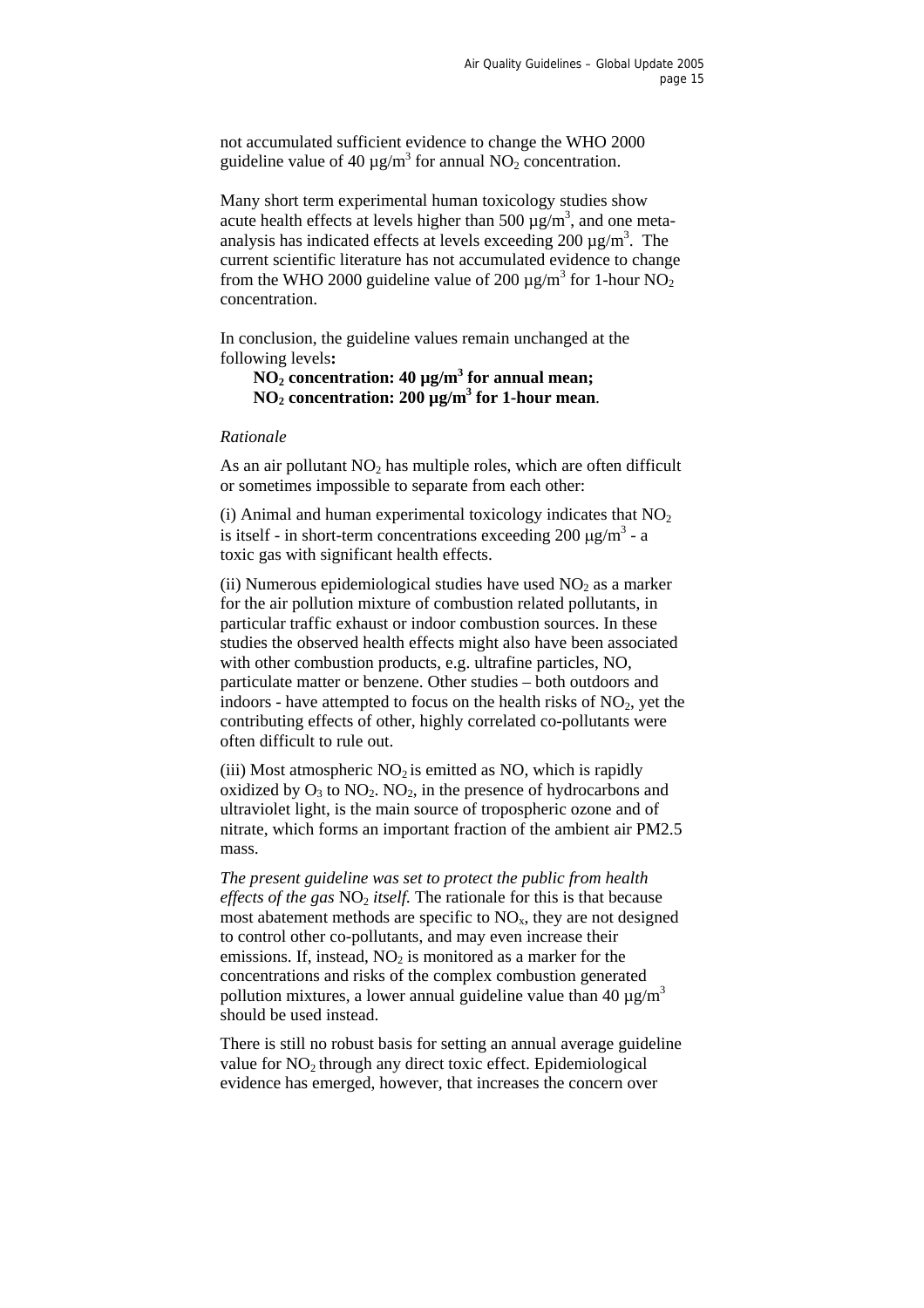<span id="page-20-0"></span>health effects associated with outdoor air pollution mixtures that include  $NO<sub>2</sub>$ . These studies have shown for example, that bronchitic symptoms of asthmatic children increase in association with annual  $NO<sub>2</sub>$  concentration, and that reduced lung function growth in children is linked with increased  $NO<sub>2</sub>$  concentrations within communities already at current North American and European urban ambient air levels. Recently published studies document that  $NO<sub>2</sub>$ , as marker of a complex mixtures of trafficrelated combustion pollution, can have higher spatial variation than particle mass. In addition, these studies reported adverse effects on the health of children living in the areas characterized by higher levels of  $NO<sub>2</sub>$  even when the overall level was low. Furthermore, recent studies on indoor  $NO<sub>2</sub>$  concentrations have added evidence on adverse effects of  $NO<sub>2</sub>$  on respiratory symptoms in children. The WHO AOG 2000 annual average NO<sub>2</sub> guideline value of 40  $\mu$ g/m<sup>3</sup> is within the exposure ranges reported in these investigations. They also show that these associations cannot be completely explained by co-exposure to PM, but that other components in the mixture (such as organic carbon and nitrous acid vapour) might explain part of the association. Since such components are not routinely measured, and  $NO<sub>2</sub>$  concentrations in ambient air are readily available, it seems reasonable to retain a prudent annual average limit value for  $NO<sub>2</sub>$ . Such a limit takes into account that there may be direct toxic effects of chronic  $NO<sub>2</sub>$  exposure at low levels. In addition, the annual guideline value may help to control complex mixtures of combustion-related pollution (mainly from road traffic).

In experimental studies the lowest level of nitrogen dioxide exposure reported in more than one laboratory shows a direct effect on pulmonary function in asthmatics at  $560 \mu g/m<sup>3</sup>$ . Studies of bronchial responsiveness among asthmatics indicate an increase in responsiveness at levels upwards from 200  $\mu$ g/m<sup>3</sup>. The WHO AQG 2000 short term NO<sub>2</sub> guideline of 200  $\mu$ g/m<sup>3</sup> is not challenged by more recent studies, and should therefore remain.

#### **Sulfur dioxide**

#### *Short-term exposures*

Controlled studies with exercising asthmatics indicate that some of them experience changes in pulmonary function and respiratory symptoms after periods of exposure as short as 10 minutes. Based on this evidence, it is recommended that a value of  $500 \mu g/m<sup>3</sup>$  should not be exceeded over **averaging periods of 10 minutes**. Because exposure to sharp peaks depends on the nature of local sources and meteorological conditions, no single factor can be applied to this value in order to estimate corresponding guideline values over somewhat longer periods, such as an hour.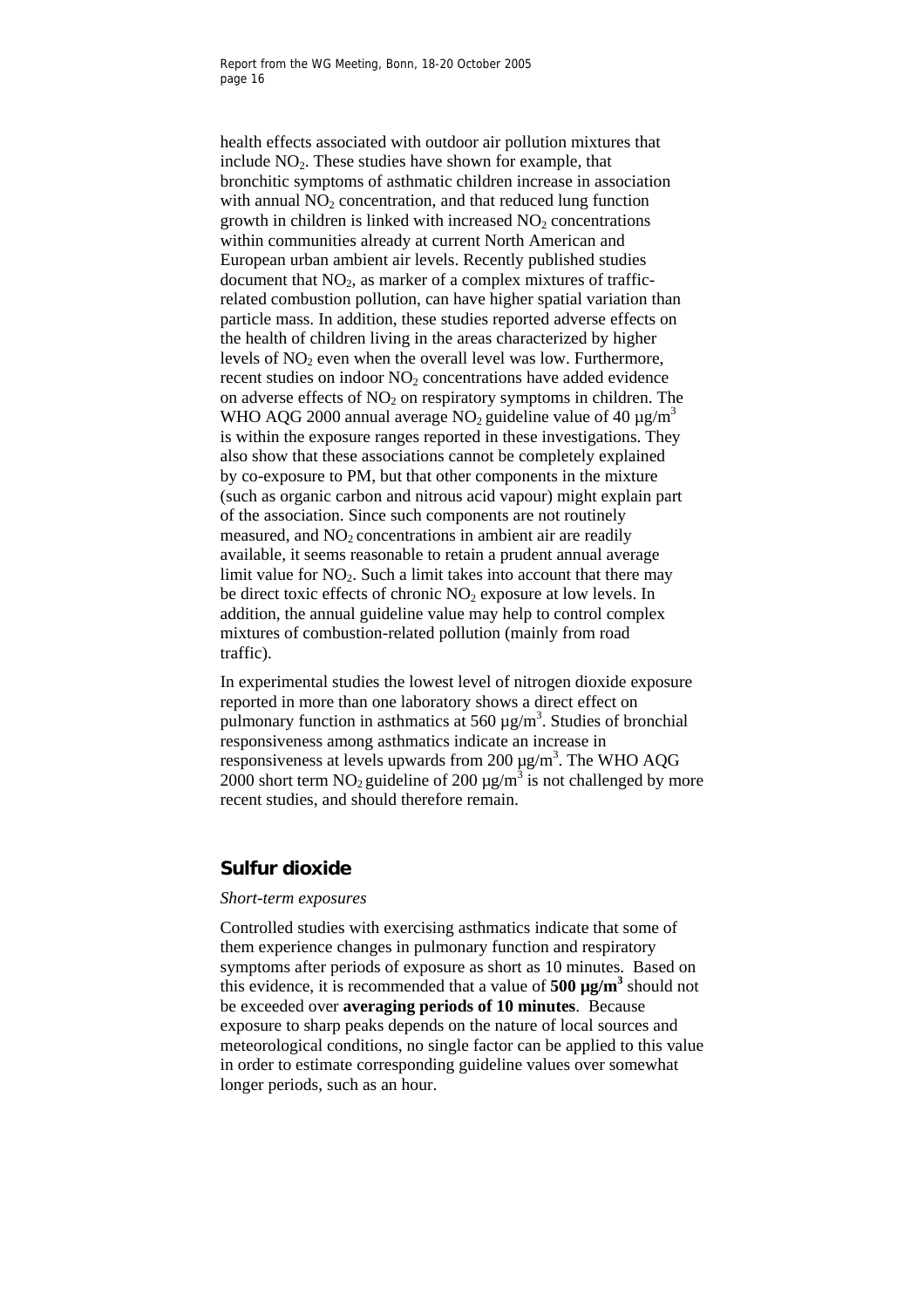#### *Exposure over a 24-hour period and long-term exposure*

Day-to-day changes in mortality, morbidity or lung function related to 24-hour average concentrations of sulfur dioxide are necessarily based on epidemiological studies in which people are in general exposed to a mixture of pollutants, with little basis for separating the contributions of each to the effects, which is why guideline values for sulfur dioxide were linked before 1987 with corresponding values for particulate matter. This approach led to a guideline value before 1987 of 125 <br>  $\mu$ g/m<sup>3</sup> as a 24-hour average, after applyin<sub>g an uncertainty factor of 2</sub> to the lowest-observed-adverse-effect level. In the 2000 revision, it was noted that recent epidemiological studies showed separate and independent adverse public health effects for particulate matter and sulfur dioxide, and this led to a separate WHO AQG for sulfur dioxide of 125  $\mu$ g/m<sup>3 as a 24-hour</sup> average. More recent evidence, beginning with the Hong Kong study (Hedley et al, 2002) of a major reduction in sulfur content in fuels over a very short period of time, shows an associated substantial reduction in health effects (childhood respiratory disease and all age mortality outcomes). In time-series studies on hospital admissions for cardiac disease, there is no evidence of a concentration threshold within the range of 5-40  $\mu$ g/m<sup>3</sup> in both Hong Kong and London (Wong et al, 2002). Daily  $SO_2$  was significantly associated with daily mortality in 12 Canadian cities with an average concentration of only 5  $\mu$ g/m<sup>3</sup> (Burnett et al, 200<sub>4)</sub>. If there were an SO<sub>2</sub> threshold for either the Burnett et al. study of daily mortality, or the annual mortality study of Pope et al. (2002), they would have to be very low. For the significant associations in the ACS cohort for 1982-1998 in 126 US metropolitan areas, the mean SO2 was  $18 \mu g/m^3$  (Pope et al, 2002).

Nevertheless, there is still considerable uncertainty as to whether sulfur dioxide is the pollutant responsible for the observed adverse effects or, rather, a surrogate for ultra-fine particles or some other correlated substance. For example, in Germany (Wichmann et al. 2000) and the Netherlands (Buringh et al. 2000) a strong reduction of SO2 concentrations occurred over a decade. Although mortality also decreased with time, the association of SO2 and mortality was judged to not be causal and was attributed to a similar time trend of a different pollutant (PM). In consideration of: (1) the uncertainty of SO2 in causality; (2) the practical difficulty of reaching levels that are certain to be associated with no effects; and (3) the need to provide greater degrees of protection than those provided by the guidelines published in 2000, and assuming that reduction in exposure to a causal and correlated substance is achieved by reducing sulfur dioxide concentrations, then there is a basis for revising the 24 hour guideline downward for sulfur dioxide, and the following guideline is recommended as a prudent precautionary level:

**Sulfur dioxide:**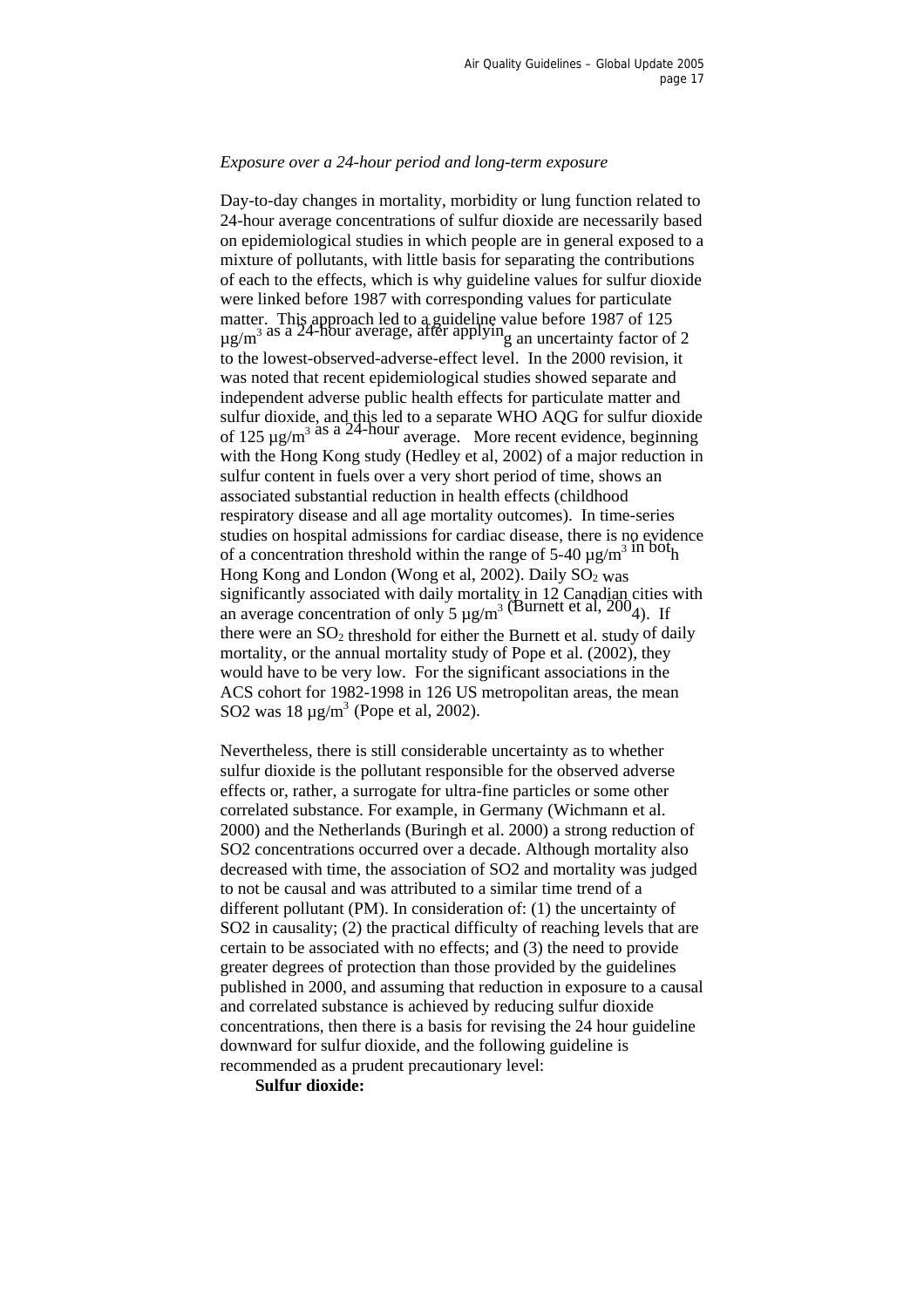#### **20 µg/m3 for 24-hour mean. 500 µg/m3 for 10-minute mean (unchanged)**

An annual guideline is not needed, since compliance with the 24-hour level will assure low levels for the annual average.

| Table 4. $SO2$ Air quality guidelines and interim targets to be achieved |
|--------------------------------------------------------------------------|
| in improving air quality                                                 |

|                        | 24-hour average $SO2$                       | 10-minute average $SO_2$ |
|------------------------|---------------------------------------------|--------------------------|
| WHO interim            | $125 \mu g/m^3$                             |                          |
| target-1 $(IT-1)$      |                                             |                          |
| (2000 AQG              |                                             |                          |
| level)                 |                                             |                          |
| WHO interim            | $50 \mu g/m^3$                              |                          |
| target- $2$ (IT- $2$ ) | Intermediate goal based on                  |                          |
|                        | controlling either (1) motor                |                          |
|                        | vehicle (2) industrial                      |                          |
|                        | emissions and/or $(3)$ power                |                          |
|                        | production; this would be a                 |                          |
|                        | reasonable and feasible goal                |                          |
|                        | to be achieved within a few                 |                          |
|                        | years for some developing                   |                          |
|                        | countries and lead to<br>significant health |                          |
|                        | improvements that would                     |                          |
|                        | justify further improvements                |                          |
|                        | (such as aiming for the                     |                          |
|                        | guideline).                                 |                          |
|                        |                                             |                          |
| <b>WHO Air</b>         | $20 \mu g/m^3$                              | $500 \mu g/m^3$          |
| quality                |                                             |                          |
| guidelines             |                                             |                          |
| (AQG)                  |                                             |                          |

For the 24-hour guideline, which may be quite difficult for some countries to achieve in the short term, we suggest a stepped approach using interim goals as shown in table 4.

For instance, a country could move towards guideline compliance by controlling emissions from one major source at a time, selecting among motor vehicle sources, industrial sources and power sources, for the greatest effect on  $SO<sub>2</sub>$  at the lowest cost, and monitor public health and  $SO<sub>2</sub>$  levels for health effect gains. Demonstrating health benefits will provide an incentive to mandate controls for the next major source category.

These recommended guideline values for sulfur dioxide are not linked with guidelines for particles.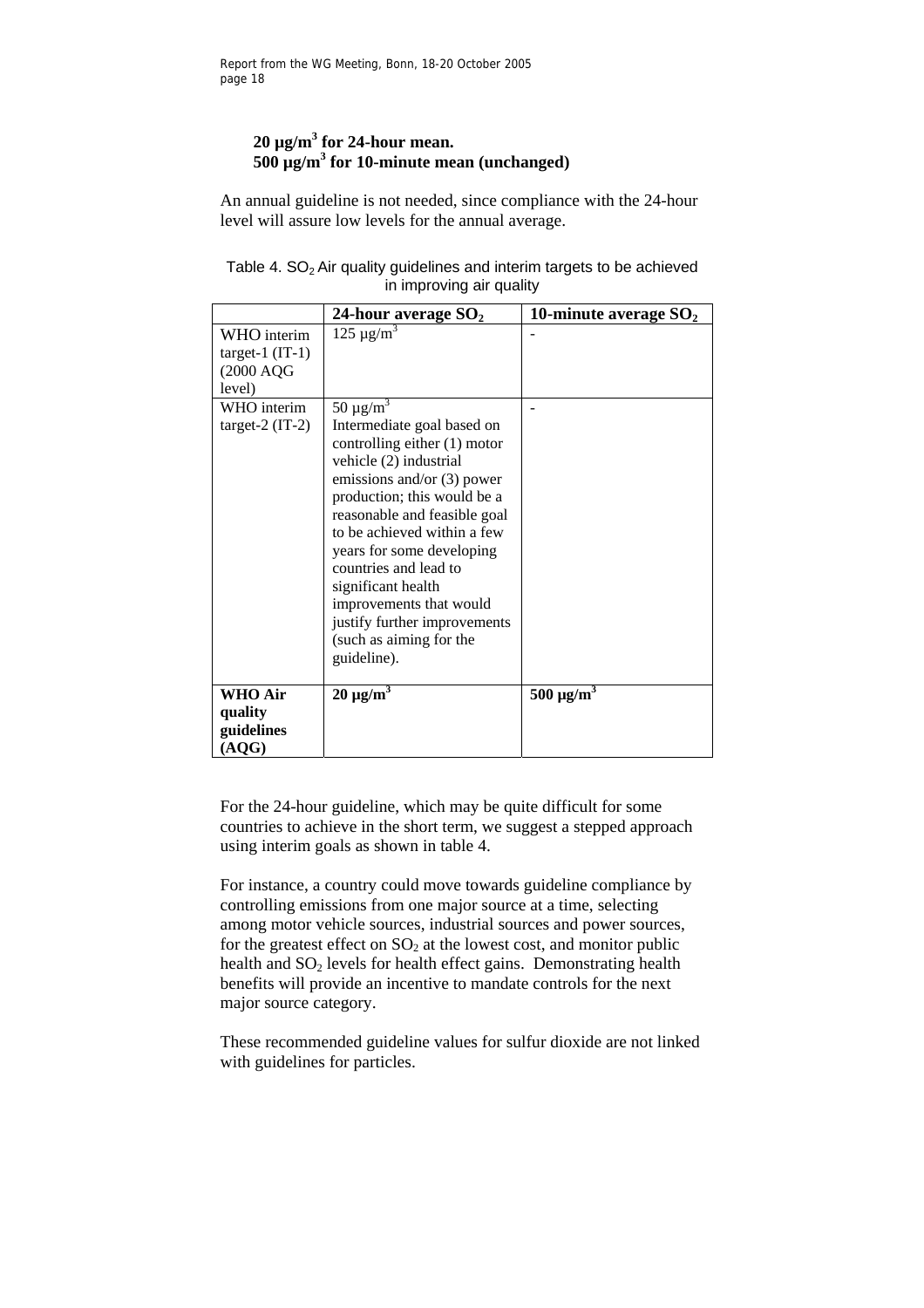### <span id="page-23-0"></span>**Summary of the updated AQG levels**

Table 5 summarizes the updated WHO Air quality guideline levels presented in the previous sections. They are recommended to be achieved everywhere in order to significantly reduce the adverse health effects of pollution.

| <b>Pollutant</b>          | <b>Averaging time</b>       | <b>AQG</b> value                                                 |
|---------------------------|-----------------------------|------------------------------------------------------------------|
| <b>Particulate matter</b> |                             |                                                                  |
| $PM_{2.5}$                | 1 year                      | $10 \mu g/m^3$                                                   |
|                           | 24 hour $(99th$ percentile) | $25 \mu g/m^3$                                                   |
| $PM_{10}$                 | 1 year                      | $20 \mu g/m^3$                                                   |
|                           | 24 hour $(99th$ percentile) | 50 $\mu$ g/m <sup>3</sup>                                        |
|                           |                             |                                                                  |
| Ozone, $O_3$              | 8 hour, daily maximum       | $100 \mu g/m^3$                                                  |
|                           |                             |                                                                  |
| Nitrogen dioxide, $NO2$   | 1 year                      | $\frac{40 \text{ }\mu\text{g/m}^3}{200 \text{ }\mu\text{g/m}^3}$ |
|                           | 1 hour                      |                                                                  |
|                           |                             |                                                                  |
| Sulfur dioxide, $SO2$     | 24 hour                     | $20 \mu g/m^3$<br>500 $\mu g/m^3$                                |
|                           | 10 minute                   |                                                                  |

Table 5. Updated WHO Air quality guideline values

# **References**

Buringh E, Fischer P, Hoek G. 2000. Is SO2 a causative factor for the PM-associated mortality risks in the Netherlands? *Inhalation Toxicol* 12 (Suppl):55–60.

Burnett, R.T., et al Associations between short-term changes in nitrogen dioxide and mortality in Canadian cities. *Archives of Environmental Health,* 59: 228-236 (2004).

Cohen, A., et al "Mortality Impacts of Urban Air Pollution," in *Comparative quantification of health risks: global and regional burden of disease attributable to selected major risk factors*, M. Ezzati et al., eds., World Health Organization, Geneva, pp. 1353-1434 (2004)

Dockery, D.W. et al. An association between air pollution and mortality in six U.S. cities. *N Engl J Med*;**329** (24)**:**1753-9 (1993).

Hedley, A.J. et al. Cardiorespiratory and all-cause mortality after restrictions on sulfur content of fuel in Hong Kong: an intervention study. *Lancet,* 360: 1646-1652 (2002).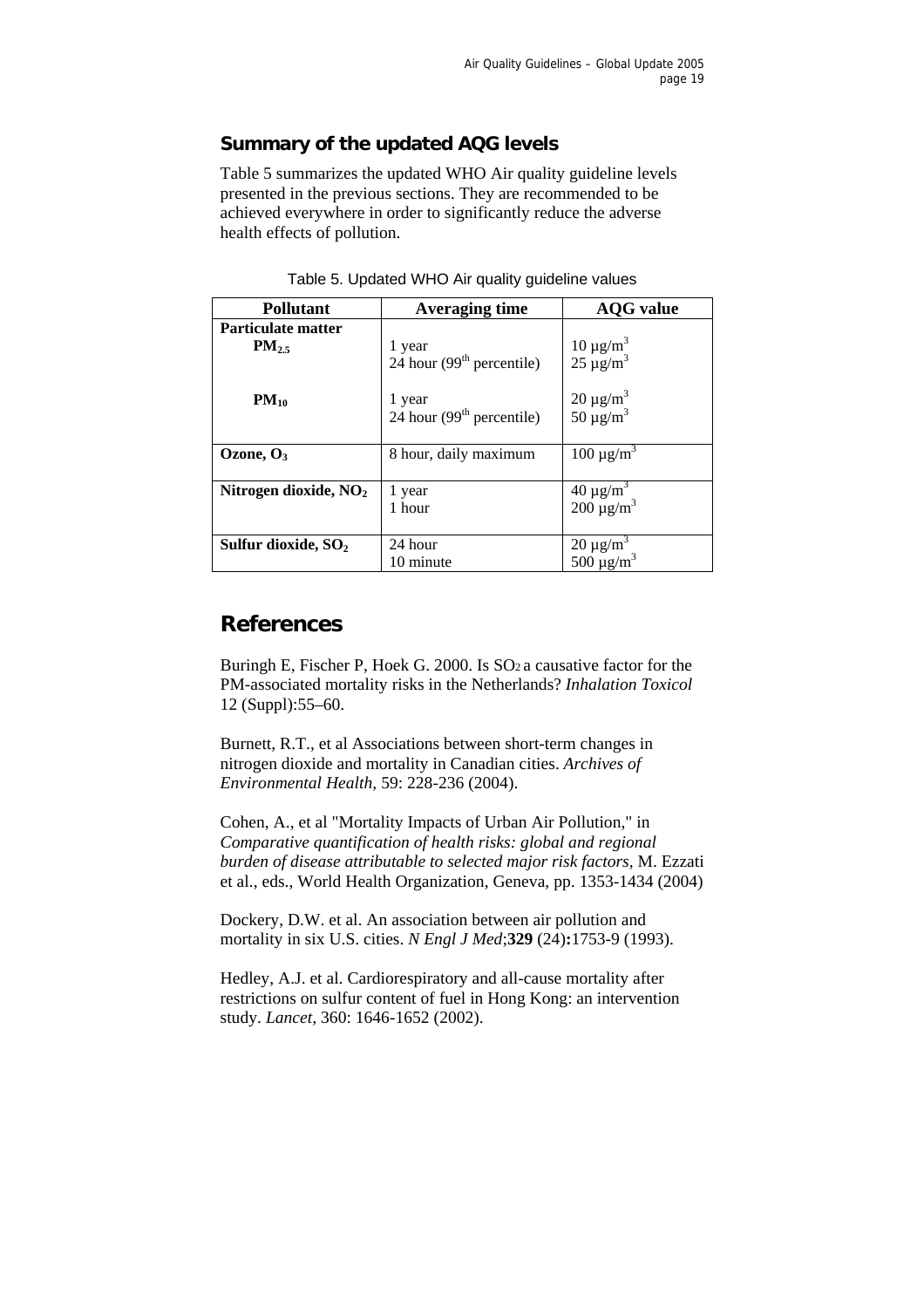HEI International Oversight Committee 2004, *Health effects of outdoor air pollution in developing countries of Asia: a literature review. Special Report 15* Health Effects Institute, Boston MA.(2004).

Jarett M, et al. Spatial analysis of air pollution and mortality in Los Angeles. *Epidemiology*,16; 727-736 (2005).

Katsouyanni, K. et al, "Confounding and effect modification in the short-term effects of ambient particles on total mortality: results from 29 European cities within the APHEA2 project", *Epidemiology*, vol. 12, no. 5, pp. 521-531(2001).

Krewski D. et al. Reanalysis of the Harvard Six Cities Study and the American Cancer Society Study of Particulate Air Pollution and Mortality. *Health Effects Institute Special Report, July 2000.*

Pope, C.A. et al. Lung cancer, cardiopulmonary mortality, and longterm exposure to fine particulate air pollution. *Journal of the American Medical Association,* 287: 1132–1141 (2002).

Pope, C.A.et al. Particulate air pollution as a predictor of mortality in a prospective study of U.S. adults. *Am J Respir Crit Care Med*; **151**(3 Pt 1)**:**669-74. (1995).

Samet, J. M. et al , The National Morbidity, Mortality, and Air Pollution Study. Part II: Morbidity and mortality from air pollution in the United States, *Res.Rep.Health Eff.Inst.*, vol. 94, no. Pt 2, pp. 5-70. (2000).

Wong, C.M., et al. A tale of two cities: effects of air pollution on hospital admissions in Hong Kong and London compared. *Environmental health perspectives,* 110: 67–77 (2002).

*Air quality guidelines for Europe; second edition* Copenhagen, WHO Regional Office for Europe, 2000 (WHO regional publications. European series; No 91), (full background material available on [http://www.euro.who.int/air/activities/20050223\\_4](http://www.euro.who.int/air/activities/20050223_4) )

*The world health report 2002: Reducing risks, promoting healthy life*. Geneva, World Health Organization 2002.

Wichmann, H.E. et al. *Daily mortality and fine and ultrafine particles in Erfurt, Germany part 1: Role of particle number and particle mass.* Research Report 98. Cambridge, MA: Health Effects Institute (2000)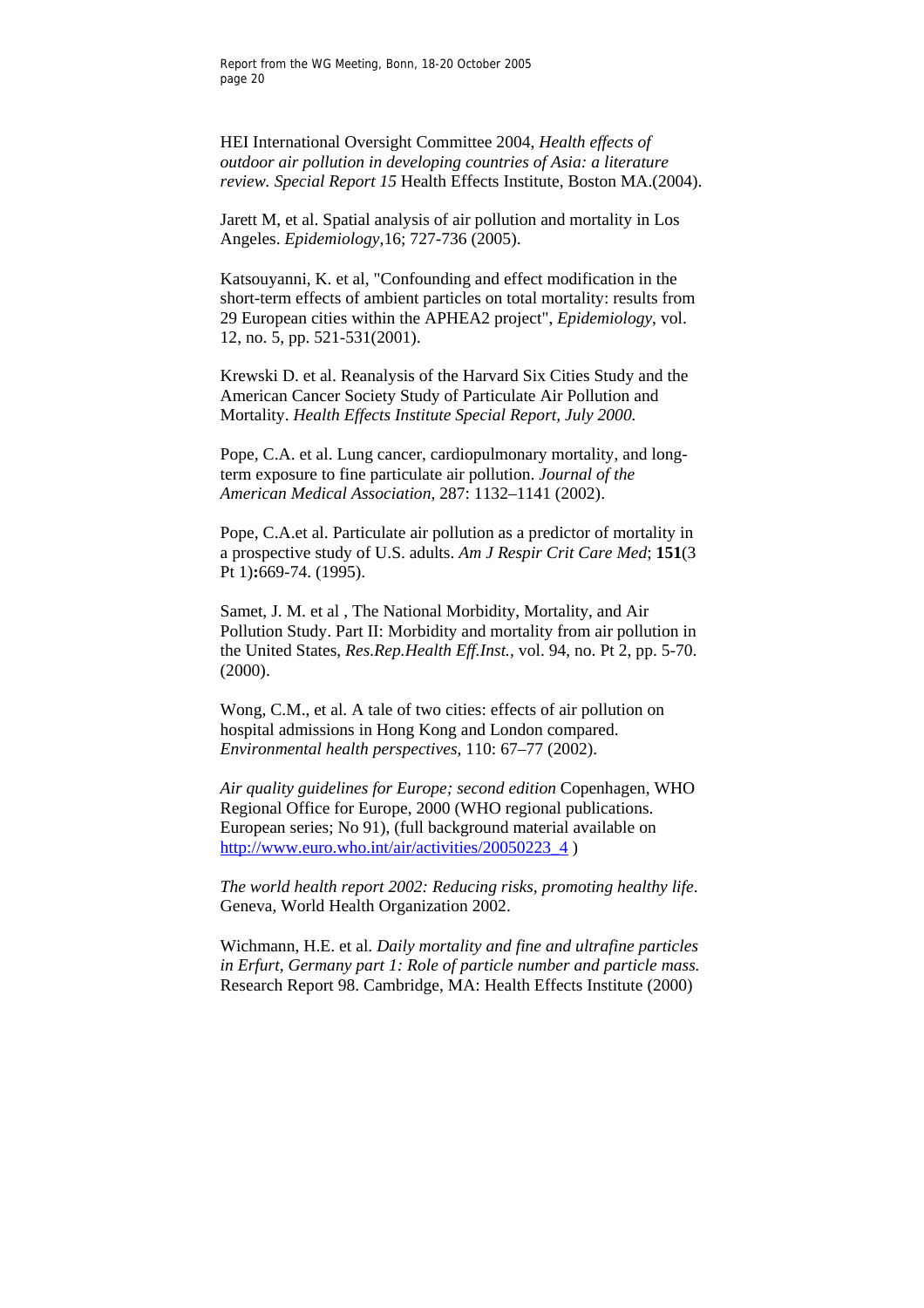### Annex 1

# <span id="page-25-0"></span>TABLE OF CONTENTS AND AUTHORS OF FIRST DRAFTS

| <b>Chapter</b>                                                       | <b>Title</b>                                                            | <b>Authors</b>                                                                                                                    |
|----------------------------------------------------------------------|-------------------------------------------------------------------------|-----------------------------------------------------------------------------------------------------------------------------------|
| Part 1. Application of AQG for policy development and risk reduction |                                                                         |                                                                                                                                   |
| 1                                                                    | Sources of air pollution                                                | Roy Harrison (United Kingdom)                                                                                                     |
| $\overline{2}$                                                       | Air pollution levels                                                    | Bjarne Sivertsen (Norway)                                                                                                         |
| $\overline{3}$                                                       | Human exposure to air pollution                                         | Nicole Janssen (The<br>Netherlands)<br>Sumi Mehta (United States)                                                                 |
| $\overline{4}$                                                       | Health effects of air pollution                                         | Nelson Gouveia (Brazil),<br>Mildred Maisonet (PAHO/Chile)                                                                         |
| 5                                                                    | Determinants of susceptibility                                          | Mark Utell (United States)<br>Mark Frampton (United States)                                                                       |
| 6                                                                    | Environmental equity                                                    | Patrick Kinney (United States)                                                                                                    |
| $\overline{7}$                                                       | Health impact assessment                                                | <b>Bart Ostro (United States)</b>                                                                                                 |
| 8                                                                    | Applications of guidelines in<br>policy formulation                     | Adrian Fernandez (Mexico)<br>Miriam Zuk (Mexico)                                                                                  |
| 9                                                                    | Indoor air quality: special issues in<br>risk assessment and management | Kalpana Balakrishnan (India),<br>Nigel G Bruce (United<br>Kingdom)                                                                |
| Part 2. Risk assessment of selected pollutants                       |                                                                         |                                                                                                                                   |
| 10                                                                   | Particulate matter                                                      | Jonathan Samet (United States)<br>Michael Brauer (Canada)<br>Richard Schlesinger (United<br>States)                               |
| 11                                                                   | Ozone                                                                   | Paulo Saldiva (Brazil),<br>Nino Künzli (United States)                                                                            |
| 12                                                                   | Nitrogen dioxide                                                        | Francesco Forastiere (Italy)<br>Annette Peters (Germany)<br>Frank Kelly (United Kingdom)<br>Stephen T Holgate (United<br>Kingdom) |
| 13                                                                   | Sulfur dioxide                                                          | Morton Lippmann (United<br>States)<br>Kazuhiko Ito (United States)                                                                |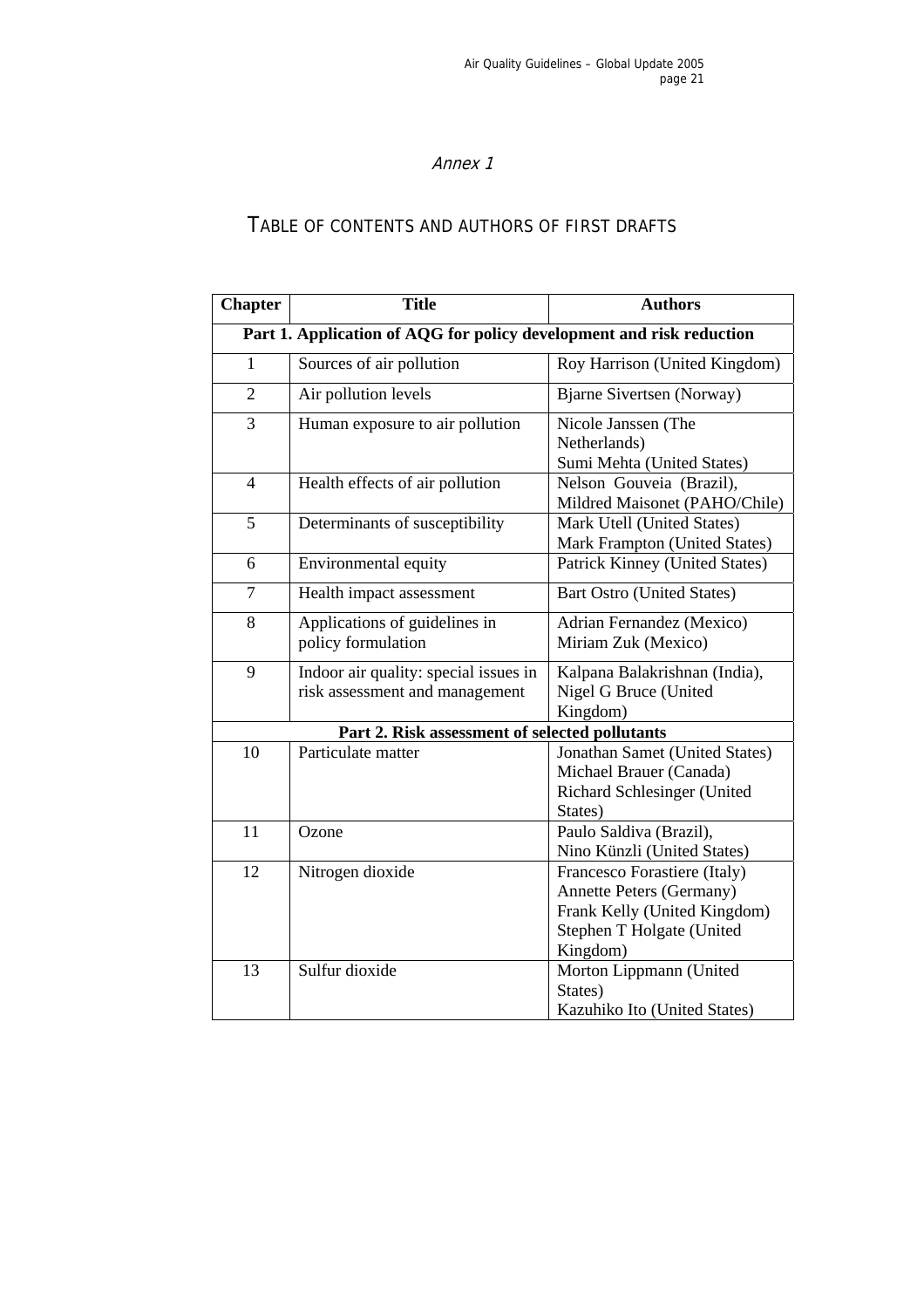#### Annex 2

# <span id="page-26-0"></span>LIST OF WORKING GROUP MEMBERS PRESENT AT THE WORKING GROUP MEETING

#### $(A)$  Author of the first<sup>t</sup> draft

#### (S) Steering Group Member

| <b>Name</b>                     | <b>Institution</b>                                                       |
|---------------------------------|--------------------------------------------------------------------------|
| Sameer Akbar                    | South Asia Environment Unit, The World Bank Group, New Delhi. India      |
| H. Ross Anderson (S)            | St George's Hospital Medical School, London, United Kingdom              |
| Simon Avaliani                  | Russian Academy for Advanced Medical Studies, Moscow, Russian Federation |
| Kalpana Balakrishnan (A)        | Sri Ramachandra Medical College, Chennai, India                          |
| Tom Bellander                   | Stockholm County Council, Stockholm, Sweden                              |
| Michael Brauer (A)              | The University of British Columbia, Vancouver, Canada                    |
| Nigel Bruce (A)                 | The University of Liverpool, Liverpool, United Kingdom                   |
| Bert Brunekreef (S)             | Utrecht University, Utrecht, Netherlands                                 |
| Bingheng Chen (S)               | Fudan University, Shanghai, China                                        |
| Aaron Cohen (S)                 | Health Effects Institute, Boston, United States                          |
| Nelson Cruz Gouveia (A)         | University of Sao Paulo, Sao Paulo, Brazil                               |
| Walter Folch Ariza              | Ministry of Health, Santiago, Chile                                      |
| Francesco Forastiere (A)        | Department of Epidemiology, Rome E Local Health Authority, Rome, Italy   |
| <b>Bertil Forsberg</b>          | Umeå University, Umeå, Sweden                                            |
| Kong Ha                         | Clean Air Initiative for Asian Cities (CAI-Asia), Hong Kong, China       |
| Roy M. Harrison (A)             | University of Birmingham, Birmingham, United Kingdom                     |
| Anthony J Hedley                | University of Hong Kong, Hong Kong, China                                |
| Matti Jantunen                  | KTL, Kuopio, Finland                                                     |
| Klea Katsouyanni                | University of Athens, Athens, Greece                                     |
| Frank J Kelly (A)               | King's College London, London, United Kingdom                            |
| Patrick L. Kinney (A)           | Columbia University, New York, United States                             |
| Wolfgang Kreyling               | GSF Research Center, Neuherberg, Germany                                 |
| Birgit Kuna-Dibbert             | Radevormwald, Germany                                                    |
| Jong Tae Lee                    | Hanyang University, Seoul, Republic of Korea                             |
| Morton Lippmann (A)             | New York University School of Medicine, Tuxedo, United States            |
| Patricia Isabel Matus<br>Correa | Universidad de Chile, Santiago, Chile                                    |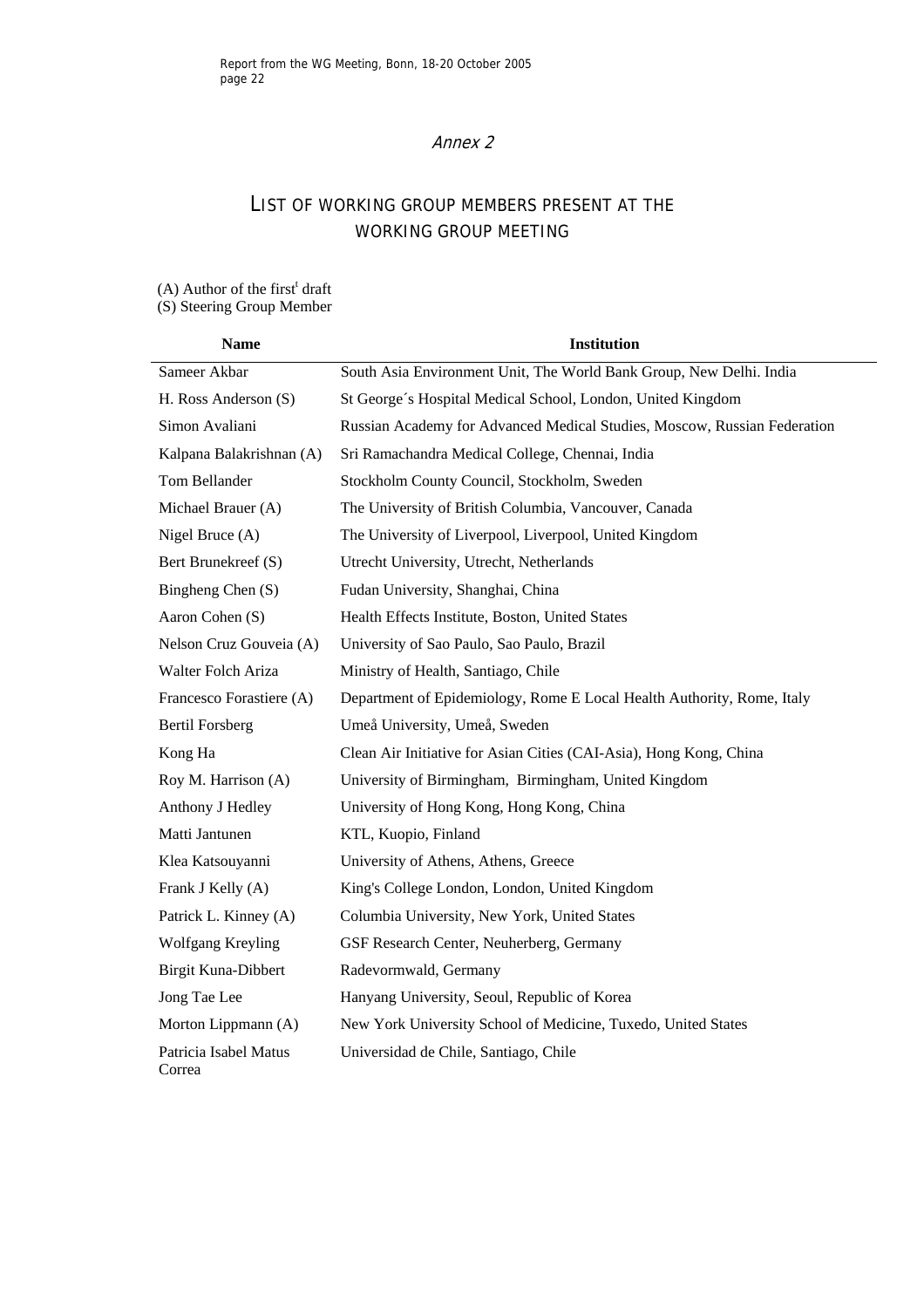| Robert L. Maynard (S)                   | Department of Health, London, United Kingdom                                                  |
|-----------------------------------------|-----------------------------------------------------------------------------------------------|
| Sumi Mehta (A)                          | Health Effects Institute, Boston, United States                                               |
| Lidia Morawska                          | Queensland University of Technology, Brisbane, Australia                                      |
| Paulo Hilário Nascimento<br>Saldiva (A) | University of Sao Paulo, Sao Paulo, Brazil                                                    |
| Marie S. O`Neill                        | University of Michigan, Ann Arbor, United States                                              |
| <b>Imoh Obioh Bassey</b>                | OBAFEMI AWOLOWO University, Ile Ife, Nigeria                                                  |
| Bart Ostro (A)                          | California Office of Environmental Health Hazard Assessment, Oakland, United<br><b>States</b> |
| Annette Peters (A)                      | GSF Institute of Epidemiology, Neuherberg, Germany                                            |
| Uma Rajarathnam                         | Centre for Environmental Studies TERI, New Delhi, India                                       |
| Regula Rapp                             | Universität Basel, Basel, Switzerland                                                         |
| Peter Rombout                           | National Institute of Public Health and Environment (RIVM), Bilthoven,<br>Netherlands         |
| Jonathan M Samet (A)                    | Johns Hopkins University, Baltimore, United States                                            |
| Jürgen Schneider                        | Federal Environment Agency, Vienna, Austria                                                   |
| Rod Simpson                             | University of the Sunshine Coast, Queensland, Australia                                       |
| <b>Bjarne Sivertsen</b>                 | NILU, Kjeller, Norway                                                                         |
| Kirk R Smith (S)                        | University of California, Berkeley, United States                                             |
| Mark J Utell (A)                        | University of Rocheter Medical Center, Rochester, United States                               |
| Erich Wichmann                          | GSF - Institute of Epidemiology, Neuherberg, Germany                                          |
| Martin L. Williams                      | DEFRA, London, United Kingdom                                                                 |
| Andre Zuber                             | European Commission, DG Environment, Brussels                                                 |
| Miriam Zuk (A)                          | Institute Nacional de Ecología, Mexico City, Mexico                                           |
|                                         |                                                                                               |

#### **World Health Organization**

| Jacobo Finkelman    | PAHO/WHO Representative in Mexico, Mexico City                                  |
|---------------------|---------------------------------------------------------------------------------|
| Michal Krzyzanowski | Regional Office for Europe, Bonn, Germany (Scientific Secretary of the Project) |
| Mildred Maisonet    | PAHO, Santiago, Chile                                                           |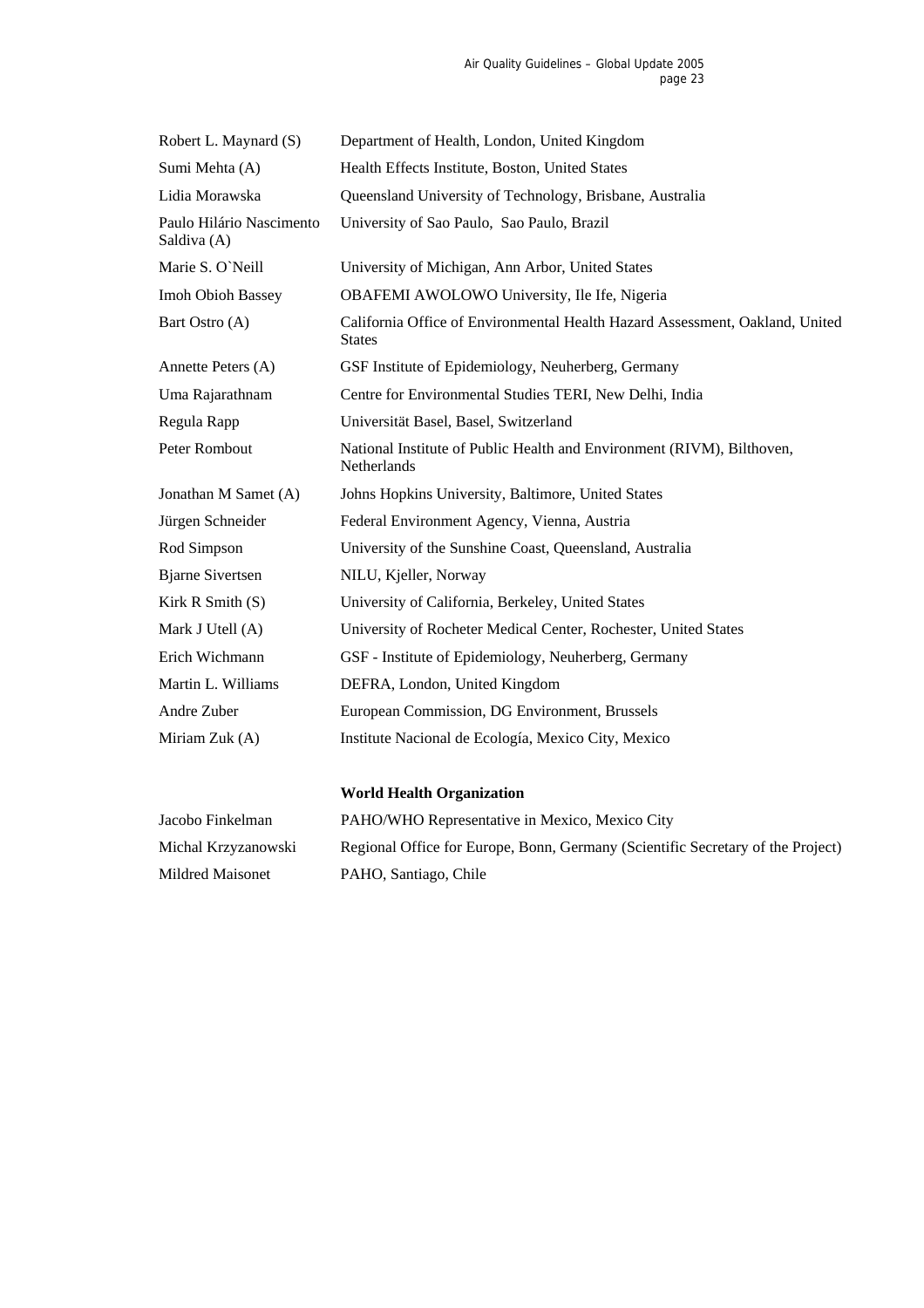#### Annex 3

# <span id="page-28-0"></span>LIST OF REVIEWERS AND AUTHORS NOT PRESENT AT THE WORKING GROUP MEETING

| <b>Name</b>               | <b>Institution</b>                                                                       |  |  |
|---------------------------|------------------------------------------------------------------------------------------|--|--|
| <b>Authors</b>            |                                                                                          |  |  |
| Adrian Fernandez          | Instituto Nacional de Ecología, México, D.F, Mexico                                      |  |  |
| <b>Mark Frampton</b>      | University of Rochester, Rochester, United States                                        |  |  |
| Stephen T Holgate         | General Hospital, RCMB Division, Southampton, United Kingdom                             |  |  |
| Nicole Janssen            | RIVM, Bilthoven, Netherlands                                                             |  |  |
| Kazuhiko Ito              | New York School of Medicine, Tuxedo, United States                                       |  |  |
| Nino Künzli               | Keck School of Medicine University of Southern California, Los<br>Angeles, United States |  |  |
| Richard Schlesinger       | Pace University, Pleasantville, United States                                            |  |  |
| <b>Reviewers</b>          |                                                                                          |  |  |
| Ursula Ackermann-Liebrich | Institut für Sozial- und Präventivmedizin, Basel, Switzerland                            |  |  |
| Mauricio Hernandez Avila  | Instiuto Nacional de Salud Publica, Cuernavaca, Mexico                                   |  |  |
| David V Bates             | Vancouver, Canada                                                                        |  |  |
| Leonora Rojas Brajo       | Instituto Nacional de Ecología, Mexico, D.F, Mexico                                      |  |  |
| <b>Rick Burnett</b>       | Health Canada, Ottawa, Canada                                                            |  |  |
| <b>Changhong CHEN</b>     | Shanghai Academy of Environmental Sciences, Shanghai, China                              |  |  |
| Pietro Comba              | Istituto Superiore di Sanità, Rome, Italy                                                |  |  |
| <b>Richard Derwent</b>    | Rdscientific, Newbury, United Kingdom                                                    |  |  |
| Majid Ezzati              | Harvard School of Public Health, Boston, United States                                   |  |  |
| Dan Greenbaum             | Health Effects Institute, Boston, United States of America                               |  |  |
| Yun-Chul Hong             | Seoul National University College of Medicine, Seoul, Korea                              |  |  |
| Fintan Hurley             | Institute of Occupational Medicine, Edinburgh, United Kingdom                            |  |  |
| Jonathan Levy             | Harvard School of Public Health, Boston, United States                                   |  |  |
| Joe Mauderly              | Lovelace Respiratory Research Institute, Albuquerque, United States                      |  |  |
| Sylvia Medina             | Institut de Veille Sanitaire, St. Maurice, France                                        |  |  |
| Juha Pekkanen             | KTL, Kuopio, Finland                                                                     |  |  |